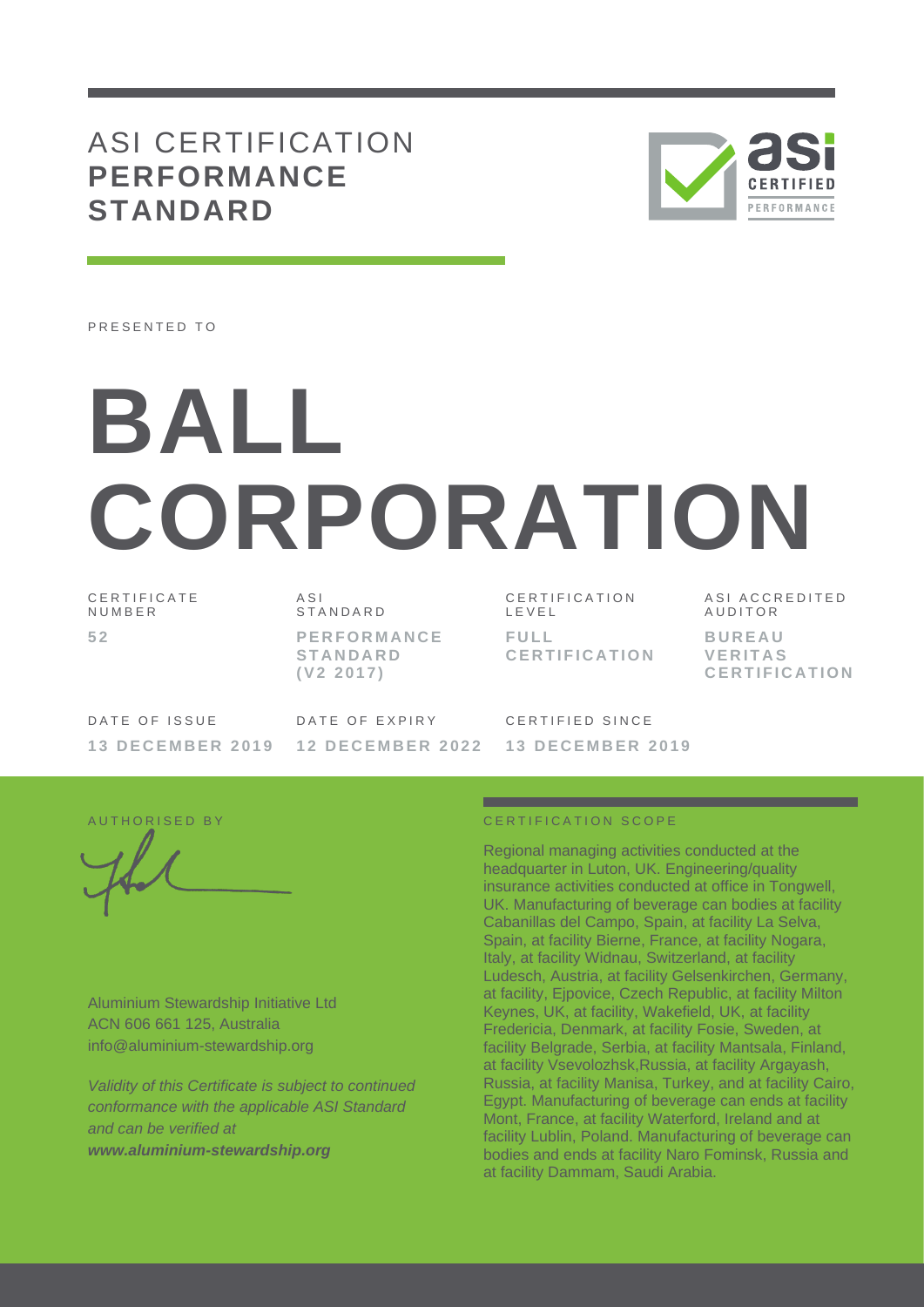## SUMMARY AUDIT REPORT **PERFORMANCE STANDARD**

#### **OVERVIEW**

| <b>Ball Beverage Packaging Europe</b>                                                                                                                                                                                                                                                                                                                                                                                                                                                                                                                                                                                                                                                                                                                                                                                                                                                                                                                                                                                                                               |
|---------------------------------------------------------------------------------------------------------------------------------------------------------------------------------------------------------------------------------------------------------------------------------------------------------------------------------------------------------------------------------------------------------------------------------------------------------------------------------------------------------------------------------------------------------------------------------------------------------------------------------------------------------------------------------------------------------------------------------------------------------------------------------------------------------------------------------------------------------------------------------------------------------------------------------------------------------------------------------------------------------------------------------------------------------------------|
| Regional managing activities conducted at the headquarter in Luton, UK.<br>Engineering/quality insurance activities conducted at office in Tongwell, UK.<br>Manufacturing of beverage can bodies at facility Cabanillas del Campo,<br>Spain, at facility La Selva, Spain, at facility Bierne, France, at facility Nogara,<br>Italy, at facility Widnau, Switzerland, at facility Ludesch, Austria, at facility<br>Gelsenkirchen, Germany, at facility, Ejpovice, Czech Republic, at facility<br>Milton Keynes, UK, at facility, Wakefield, UK, at facility Fredericia, Denmark,<br>at facility Fosie, Sweden, at facility Belgrade, Serbia, at facility Mantsala,<br>Finland, at facility Vsevolozhsk, Russia, at facility Argayash, Russia, at facility<br>Manisa, Turkey, and at facility Cairo, Egypt. Manufacturing of beverage can<br>ends at facility Mont, France, at facility Waterford, Ireland and at facility<br>Lublin, Poland. Manufacturing of beverage can bodies and ends at facility<br>Naro Fominsk, Russia and at facility Dammam, Saudi Arabia. |
| <b>Material Conversion</b>                                                                                                                                                                                                                                                                                                                                                                                                                                                                                                                                                                                                                                                                                                                                                                                                                                                                                                                                                                                                                                          |
| <b>Performance Standard V2</b>                                                                                                                                                                                                                                                                                                                                                                                                                                                                                                                                                                                                                                                                                                                                                                                                                                                                                                                                                                                                                                      |
| <b>Certification Audit</b>                                                                                                                                                                                                                                                                                                                                                                                                                                                                                                                                                                                                                                                                                                                                                                                                                                                                                                                                                                                                                                          |
| <b>Bureau Veritas Certification</b>                                                                                                                                                                                                                                                                                                                                                                                                                                                                                                                                                                                                                                                                                                                                                                                                                                                                                                                                                                                                                                 |
| 18 August - 04 October 2019                                                                                                                                                                                                                                                                                                                                                                                                                                                                                                                                                                                                                                                                                                                                                                                                                                                                                                                                                                                                                                         |
| 19 November 2019                                                                                                                                                                                                                                                                                                                                                                                                                                                                                                                                                                                                                                                                                                                                                                                                                                                                                                                                                                                                                                                    |
| The scope of the Certification Audit covers Ball Beverage Packaging Europe<br>at the Head Office Luton with site visits to Ball Beverage Packaging<br>Belgrade (Serbia), Ball Beverage Packaging Gelsenkirchen (Germany), Ball<br>Beverage Packaging Ludesch (Austria), Ball Beverage Packaging Nogara<br>(Italy) and Ball Beverage Packaging Waterford (Ireland).<br>Supply chain activities included in the audit scope:                                                                                                                                                                                                                                                                                                                                                                                                                                                                                                                                                                                                                                          |
|                                                                                                                                                                                                                                                                                                                                                                                                                                                                                                                                                                                                                                                                                                                                                                                                                                                                                                                                                                                                                                                                     |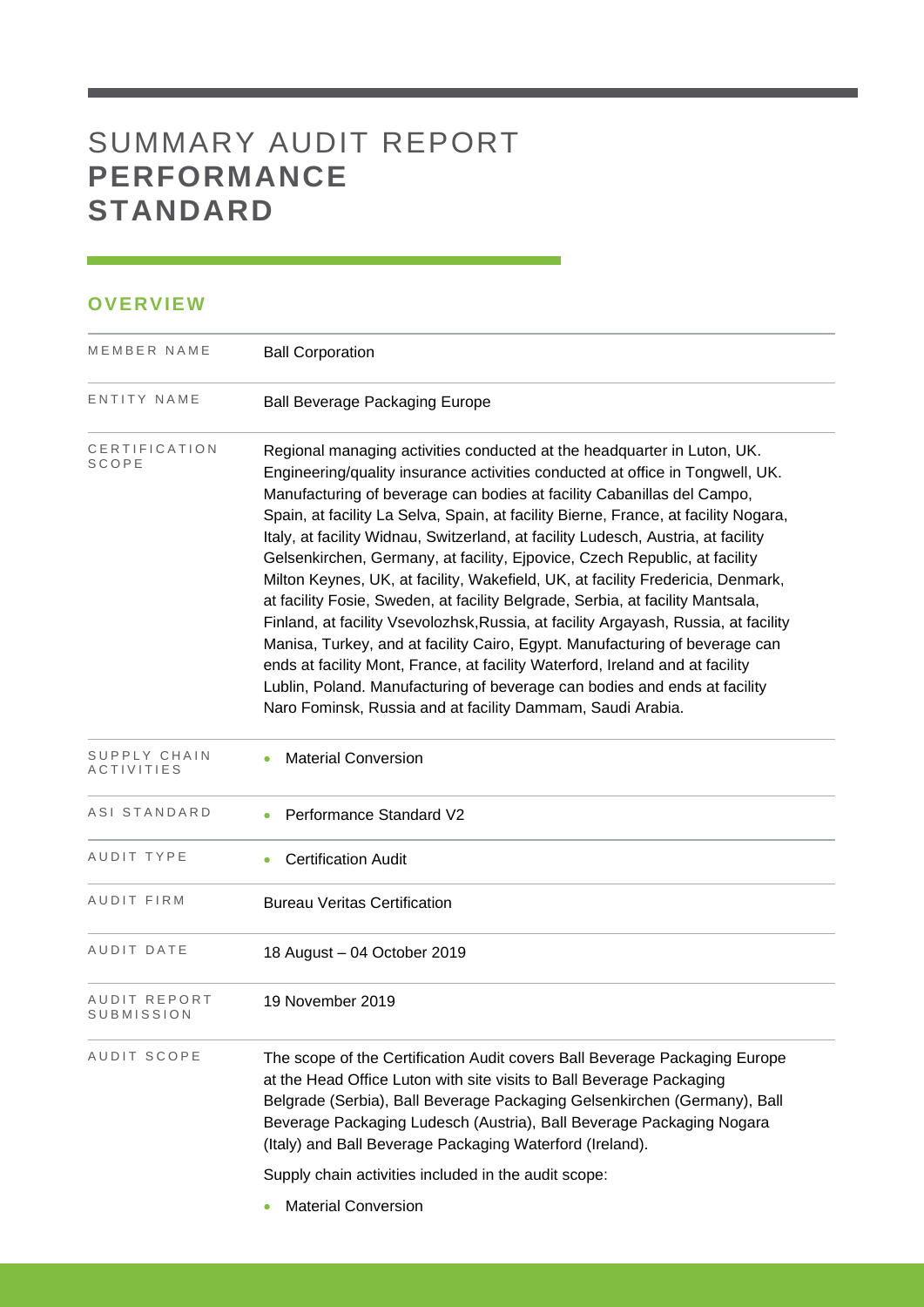|                               | All applicable criteria in the ASI Performance Standard were included in the<br>audit scope.                                                                                                            |
|-------------------------------|---------------------------------------------------------------------------------------------------------------------------------------------------------------------------------------------------------|
| AUDIT<br>OUTCOME              | Certification                                                                                                                                                                                           |
| AUDIT<br>METHODOLOGY          | The Auditors confirm that:                                                                                                                                                                              |
| <b>DECLARATION</b>            | The information provided by the Entity is true and accurate to the best<br>⊻<br>knowledge of the Auditor(s) preparing this report.                                                                      |
|                               | The findings are based on verified Objective Evidence relevant to the<br>time period for the Audit, traceable and unambiguous.                                                                          |
|                               | The Audit Scope and audit methodology are sufficient to establish<br>$\triangleright$<br>confidence that the findings are indicative of the performance of the<br>Entity's defined Certification Scope. |
|                               | The Auditor(s) have acted in a manner deemed ethical, truthful, accurate<br>professional, independent and objective.                                                                                    |
| CERTIFICATION<br>PERIOD       | 13 December 2019 - 12 December 2022                                                                                                                                                                     |
| NEXT AUDIT<br>TYPE            | <b>Re-Certification</b>                                                                                                                                                                                 |
| NEXT AUDIT<br><b>DUE DATE</b> | 12 December 2022                                                                                                                                                                                        |
| CERTIFICATE<br>NUMBER         | 52                                                                                                                                                                                                      |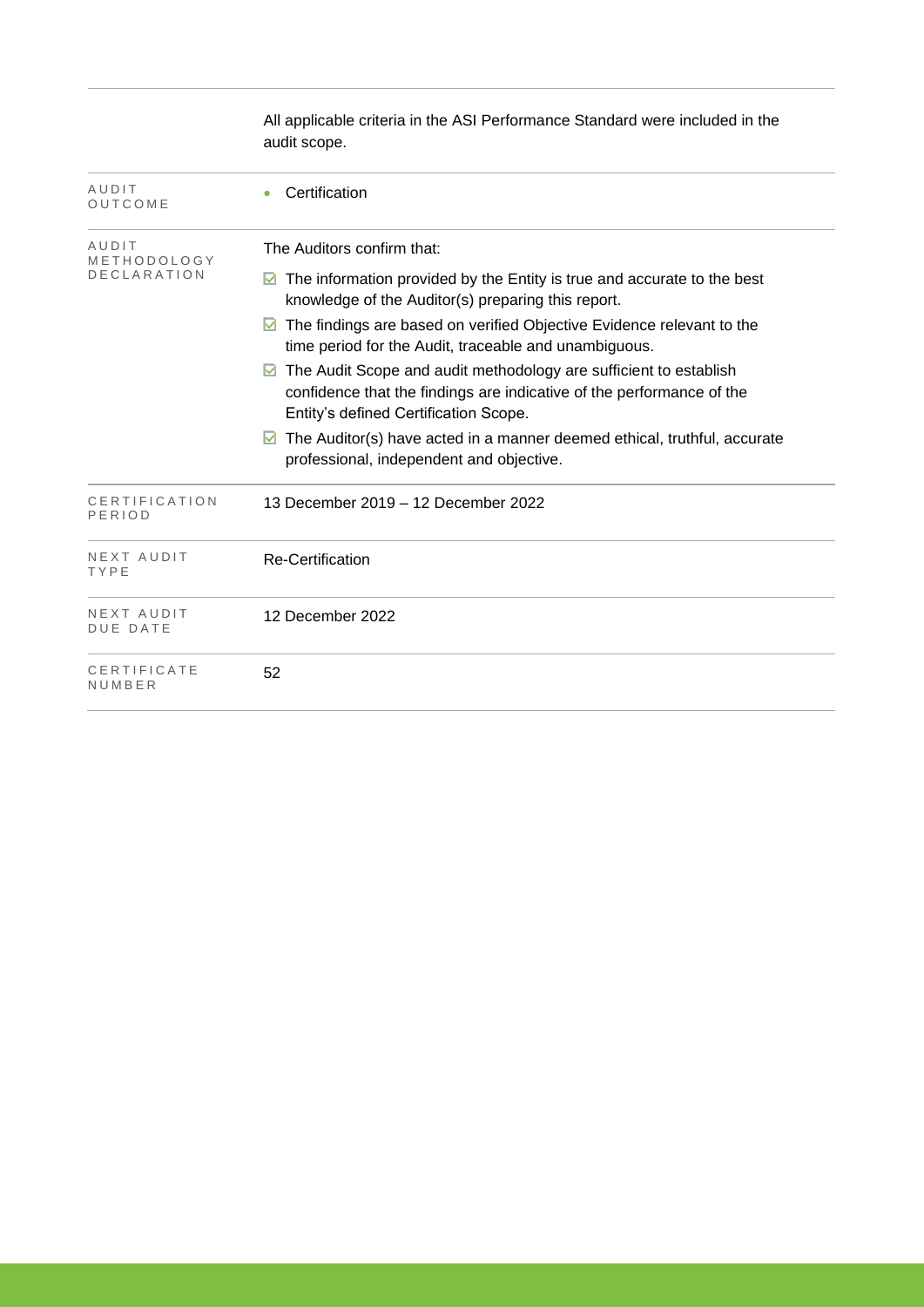### **SUMMARY OF FINDINGS**

| <b>CRITERION</b>                                                                 | <b>RATING</b> | COMMENT                                                                                                                                                                                                                                                                                                                                                                    |  |
|----------------------------------------------------------------------------------|---------------|----------------------------------------------------------------------------------------------------------------------------------------------------------------------------------------------------------------------------------------------------------------------------------------------------------------------------------------------------------------------------|--|
| PRINCIPLE 1 BUSINESS INTEGRITY                                                   |               |                                                                                                                                                                                                                                                                                                                                                                            |  |
| 1.1 Legal Compliance                                                             | Conformance   | Governance is a shared responsibility between<br>central functions and the local sites. Compliance<br>audits are conducted from headquarters,<br>evaluations take place e.g. based on ISO<br>14.001.                                                                                                                                                                       |  |
| 1.2 Anti-Corruption                                                              | Conformance   | BALL has a well-established system to fight<br>corruption, bribery etc. in all its forms. A global<br>business ethics code of conduct exists, that was<br>rolled out globally. It is translated in several<br>languages and is available on the website<br>https://www.ball.com/codeofconduct.<br>Compliance hotlines are communicated in the<br>business code of conduct. |  |
| 1.3 Code of Conduct                                                              | Conformance   | A business ethics code of conduct exists, that<br>was rolled out globally. It is translated in several<br>languages and is available on the website<br>https://www.ball.com/codeofconduct.                                                                                                                                                                                 |  |
| PRINCIPLE 2 POLICY & MANAGEMENT                                                  |               |                                                                                                                                                                                                                                                                                                                                                                            |  |
| 2.1a Environmental, Social, and<br>Governance Policy (implement and<br>maintain) | Conformance   | BALL has a system of global policies and<br>policies, that are valid on Ball Packaging Europe<br>level. While most of the policies are only<br>available internally, relevance is made to the<br>policies in the Business Code of Conduct (see<br>https://www.ball.com/codeofconduct).                                                                                     |  |
| 2.1b Environmental, Social, and<br>Governance Policy (senior<br>management)      | Conformance   | BALL has a strong commitment to the<br>implementation of Environmental, Social and<br>Governance Policy on all levels. Management<br>systems are implemented and the necessary<br>resources like workforce, money and working<br>time are provided to effectively implement these<br>standards.                                                                            |  |
| 2.1c Environmental, Social, and<br>Governance Policy (communication)             | Conformance   | The commitment is communicated externally on<br>the website (e.g. our vision at<br>https://www.ball.com/na/vision/drive-for-10 or at<br>https://www.ball.com/na/vision/sustainability)<br>and internally on the shop-floor level on screens,<br>info-boards and in the intranet.                                                                                           |  |
| 2.2 Leadership                                                                   | Conformance   | The global VP for Strategic Sourcing has overall<br>responsibility for ASI Certification at Ball BPE.<br>He is supported on BPE level by an ASI team,<br>local responsibilities are defined on plant level.                                                                                                                                                                |  |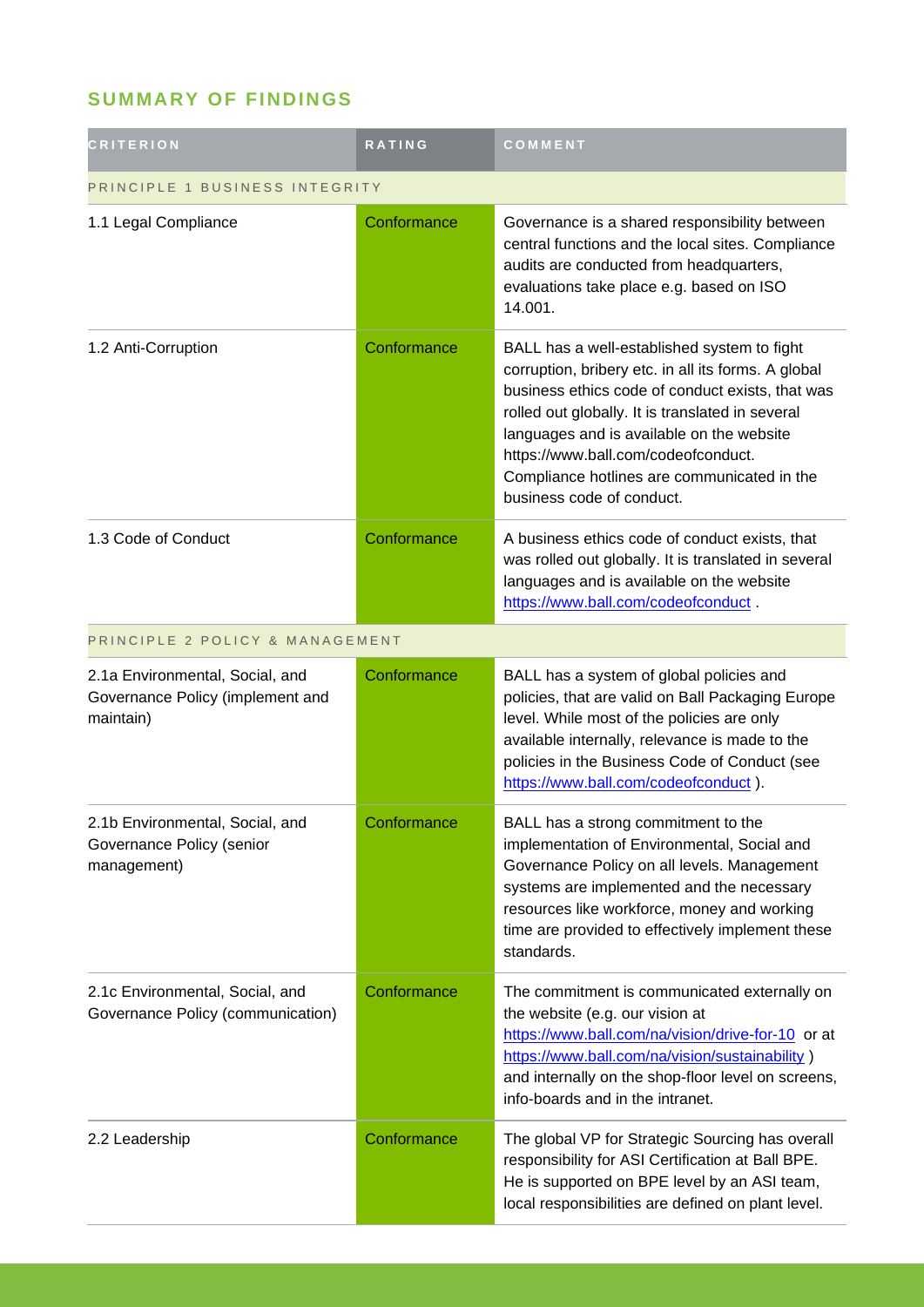| <b>CRITERION</b>                                                              | RATING                    | COMMENT                                                                                                                                                                                                                                                                                                                                                                                                                                                                  |
|-------------------------------------------------------------------------------|---------------------------|--------------------------------------------------------------------------------------------------------------------------------------------------------------------------------------------------------------------------------------------------------------------------------------------------------------------------------------------------------------------------------------------------------------------------------------------------------------------------|
| 2.3a Environmental and Social<br><b>Management Systems</b><br>(environmental) | Conformance               | Almost all BALL sites are certified against ISO<br>14.001 for environmental management systems.<br>External audits confirm the effectiveness of the<br>system. Two sites are not yet certified but have<br>environmental management systems in place,<br>checked through internal audits, as this is a<br>corporate requirement and prepare for the initial<br>certification audit in 2020                                                                               |
| 2.3b Environmental and Social<br>Management Systems (social)                  | Conformance               | BALL has a very strong commitment to ethical<br>behavior and corporate compliance. It published<br>a Business Code of Conduct that has to be<br>followed by all employees. All sites are either<br>audited against OHSAS 18.001/ISO 45.001 or<br>are in the preparation of the audit certification<br>like two new sites, that will be audited in 2020.<br>BALL is member of SEDEX - supplier ethical<br>Data Exchange and has its sites audited against<br>SEDEX/SMETA. |
| 2.4 Responsible Sourcing                                                      | Conformance               | BALL has global sourcing principles, that all<br>suppliers have to adhere too. All suppliers are<br>evaluated on their overall performance,<br>including social, environmental and risk aspects.                                                                                                                                                                                                                                                                         |
| 2.5 Impact Assessments                                                        | Minor Non-<br>Conformance | BALL conducts impact assessments on several<br>levels. The environmental impact analysis is<br>covered by the ISO 14001 Management<br>System, the social impact is covered by<br>SEDEX/SMETA audits, gender analysis, health<br>and safety assessments.<br>The structured human rights impact analysis is<br>not yet conducted.                                                                                                                                          |
| 2.6 Emergency Response Plan                                                   | Conformance               | Emergency response plans are required by<br>internal standards for all sites. They are<br>developed with stakeholder groups like<br>employees, external experts or where applicable<br>- in discussion and coordination with local<br>authorities.                                                                                                                                                                                                                       |
| 2.7 Mergers and Acquisitions                                                  | Conformance               | A process exists for mergers and acquisitions.<br>As part of the due diligence process,<br>environmental, social and governance issues<br>are reviewed.                                                                                                                                                                                                                                                                                                                  |
| 2.8 Closure, Decommissioning and<br><b>Divestment</b>                         | Conformance               | Environmental, social and governance issues<br>are included in the process of closure,<br>decommissioning and divestment of plants. This<br>is both required by local law and internal                                                                                                                                                                                                                                                                                   |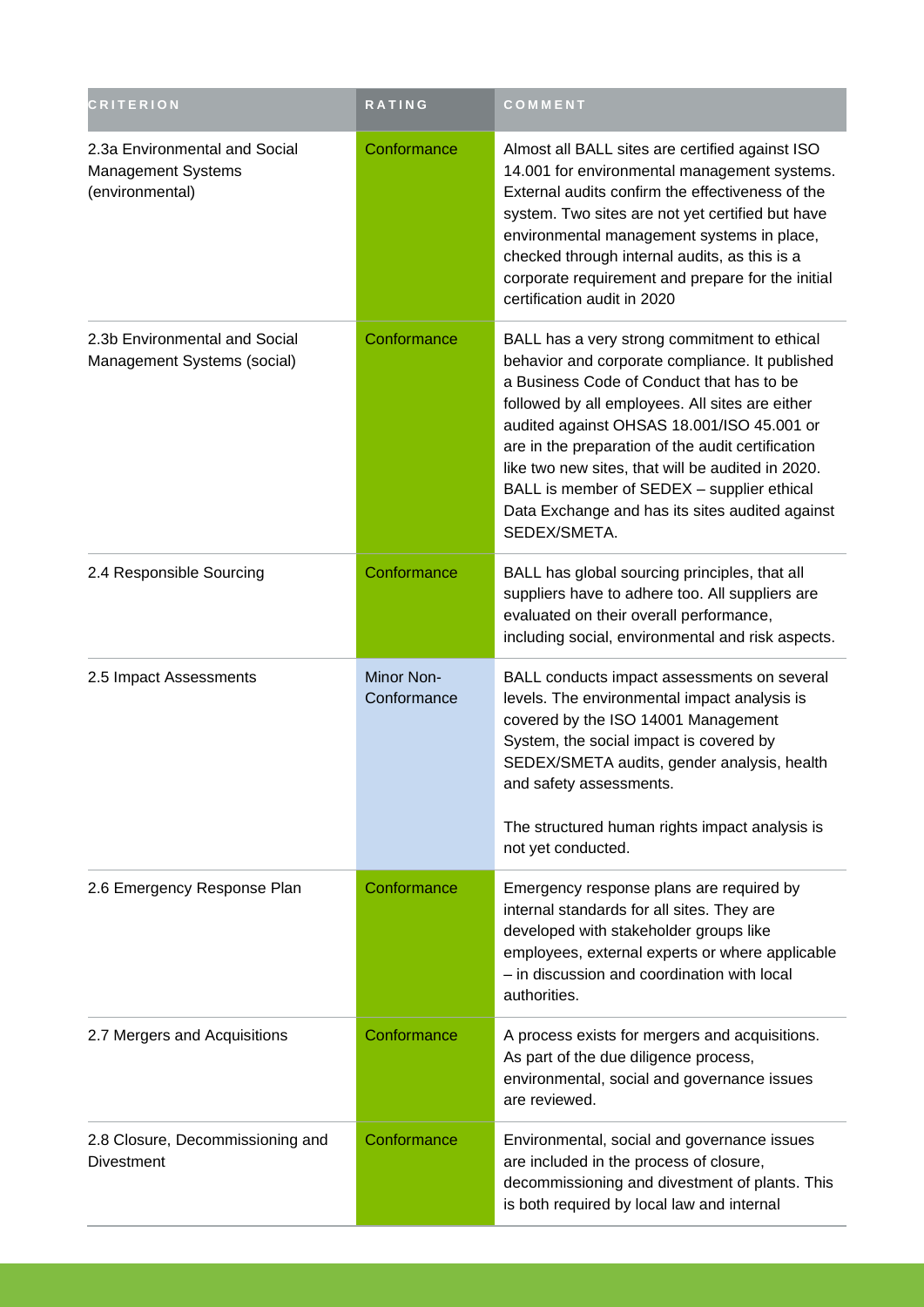| <b>CRITERION</b>                                                          | RATING         | COMMENT                                                                                                                                                                                                                                                                                                                                                                                                                 |
|---------------------------------------------------------------------------|----------------|-------------------------------------------------------------------------------------------------------------------------------------------------------------------------------------------------------------------------------------------------------------------------------------------------------------------------------------------------------------------------------------------------------------------------|
|                                                                           |                | procedures. Environmental surveys are carried<br>out to identify any environmental issues that<br>have to be handled, employees are supported<br>through severance agreements and transfer<br>agencies and machinery is transported to other<br>plants for further use.                                                                                                                                                 |
| PRINCIPLE 3 TRANSPARENCY                                                  |                |                                                                                                                                                                                                                                                                                                                                                                                                                         |
| 3.1 Sustainability Reporting                                              | Conformance    | BALL publishes its sustainability reports every<br>two years. The reports are available on the<br>website at<br>https://www.ball.com/na/vision/sustainability/rep<br>orting-hub/sustainability-reports Sustainability<br>data (energy, water, waste, greenhouse gas,<br>safety and VOC's) is available on the website at<br>https://www.ball.com/data-center for the last<br>five years.                                |
| 3.2 Non-compliance and liabilities                                        | Conformance    | BALL communicates about any non-<br>compliances and liabilities in its public available<br>GRI register at the BALL website<br>(https://www.ball.com/na/vision/sustainability/rep<br>orting-hub/global-reporting-initiative, GRI Index<br>205-3 & GRI 206, p. 7)                                                                                                                                                        |
| 3.3a Payments to governments (legal<br>and contractual)                   | Conformance    | BALL has a clear system of policies and<br>procedures about anti-corruption and bribery<br>and trains staff on it. It publishes information<br>about payments to governments based on legal<br>requirements (fees, taxes etc.) in its<br>sustainability report and in the GRI content<br>index (see<br>https://www.ball.com/na/vision/sustainability/rep<br>orting-hub/global-reporting-initiative, GRI 201-1,<br>p. 4) |
| 3.3b Payments to governments<br>(disclosure - bauxite mining)             | Not Applicable | This criterion is not applicable to the Entity's<br>Certification Scope.                                                                                                                                                                                                                                                                                                                                                |
| 3.4 Stakeholder complaints,<br>grievances and requests for<br>information | Conformance    | BALL communicates its main stakeholders on<br>the website at<br>https://www.ball.com/na/vision/sustainability/our-<br>approach/stakeholder-engagement. The<br>compliance hotline is communicated in the<br>supplier code of conduct (see<br>https://www.ball.com/codeofconduct, p. 5 & 6).<br>All reports made through the hotline are<br>investigated.                                                                 |
| PRINCIPLE 4 MATERIAL STEWARDSHIP                                          |                |                                                                                                                                                                                                                                                                                                                                                                                                                         |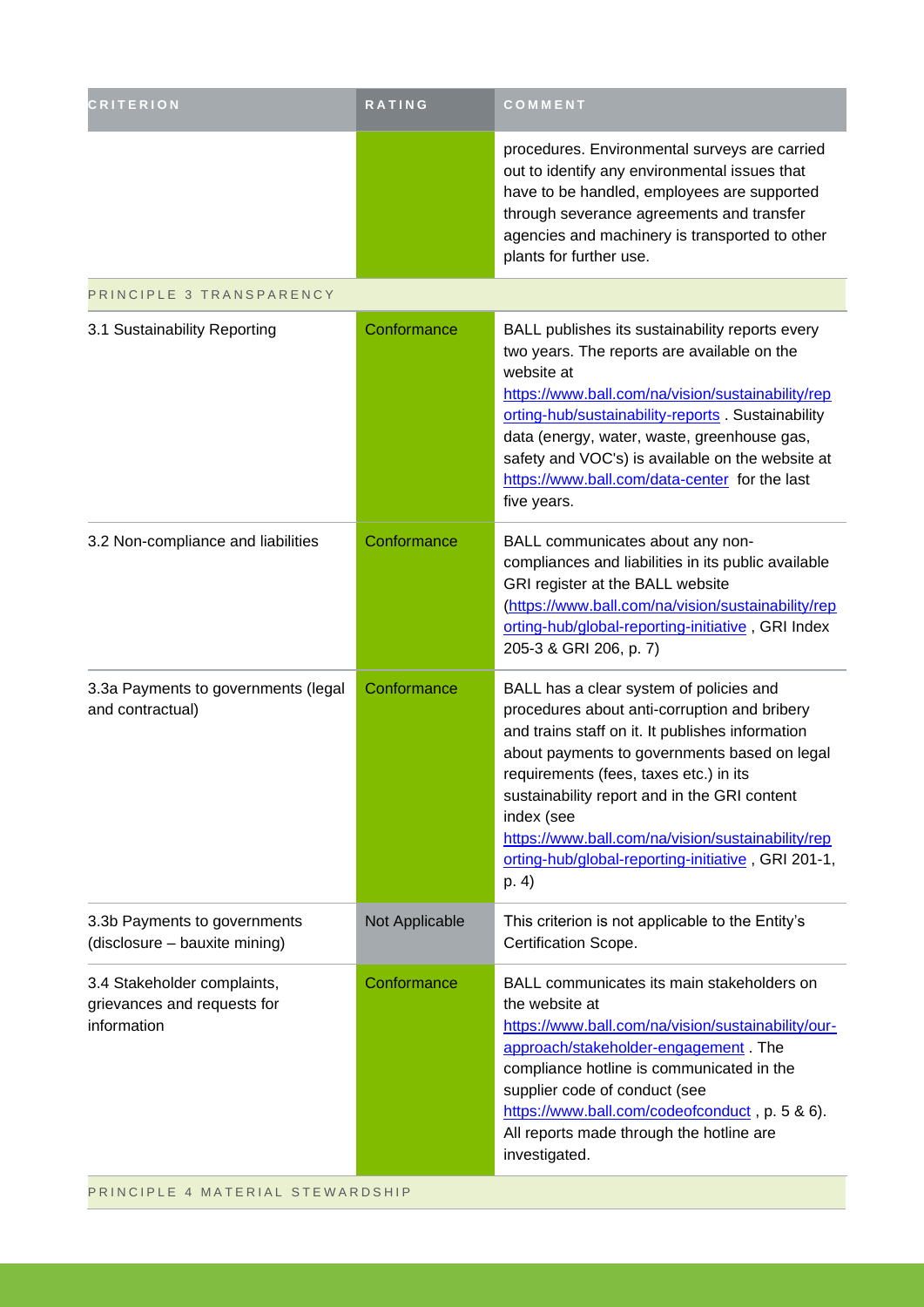| <b>CRITERION</b>                                                   | RATING      | COMMENT                                                                                                                                                                                                                                                                                                                                                                                                                                                                                                                                                                                                                                                            |
|--------------------------------------------------------------------|-------------|--------------------------------------------------------------------------------------------------------------------------------------------------------------------------------------------------------------------------------------------------------------------------------------------------------------------------------------------------------------------------------------------------------------------------------------------------------------------------------------------------------------------------------------------------------------------------------------------------------------------------------------------------------------------|
| 4.1a Environmental Life Cycle<br>Assessment (life cycle impacts)   | Conformance | BALL conducts life-cycle assessments with an<br>internal tool and participates in LCAs of the<br>metal packaging branch. The results were<br>published through Metal Packaging Europe (see<br>https://www.metalpackagingeurope.org/informati<br>on-hub and<br>https://www.metalpackagingeurope.org/sites/def<br>ault/files/2017-<br>12/Metal%20Packaging%20Europe Long%20E<br>xecutive%20Summary_November%202017_v5-<br>FINAL.pdf).                                                                                                                                                                                                                                |
| 4.1b Environmental Life Cycle<br>Assessment (cradle to gate)       | Conformance | BALL Packaging Europe participates in the<br>elaboration of LCAs, that are published by Metal<br>Packaging Europe. It provides upon customer<br>request product specific instant LCAs, that take<br>into account the size of the can, its production<br>site and the country of sale.                                                                                                                                                                                                                                                                                                                                                                              |
| 4.1c Environmental Life Cycle<br>Assessment (public communication) | Conformance | BALL Packaging Europe participated in the<br>elaboration of product specific LCAs, that are<br>published through Metal Packaging Europe.<br>BALL communicates on its website the<br>advantages of metal packaging and the<br>improvements of the last years (see<br>https://www.ball.com/na/vision/sustainability/pro<br>duct-stewardship/packaging/beverage-cans).<br>The published summary of metal packaging<br>Europe includes the underlying assumptions<br>used (see LCA summary at<br>https://www.metalpackagingeurope.org/sites/def<br>ault/files/2017-<br>12/Metal%20Packaging%20Europe_Long%20E<br>xecutive%20Summary_November%202017_v5-<br>FINAL.pdf). |
| 4.2 Product design                                                 | Conformance | BALL communicates in its sustainability report<br>and on the website the overall targets it wants to<br>achieve (e.g. reduction of the carbon footprint by<br>25% in 2020, increased recycling rates etc. -<br>see https://www.ball.com/cut-4-carbon). These<br>targets can be achieved - among others -<br>through the continuous improvement of the<br>design of the can.                                                                                                                                                                                                                                                                                        |
| 4.3a Aluminium Process Scrap<br>(targets)                          | Conformance | BALL has clear instructions for the minimization<br>of process scrap. Spoilage and efficiency are<br>KPIs, that are monitored and reported on plant<br>and BPE level. All process scrap is collected at<br>the sites and sent for recycling                                                                                                                                                                                                                                                                                                                                                                                                                        |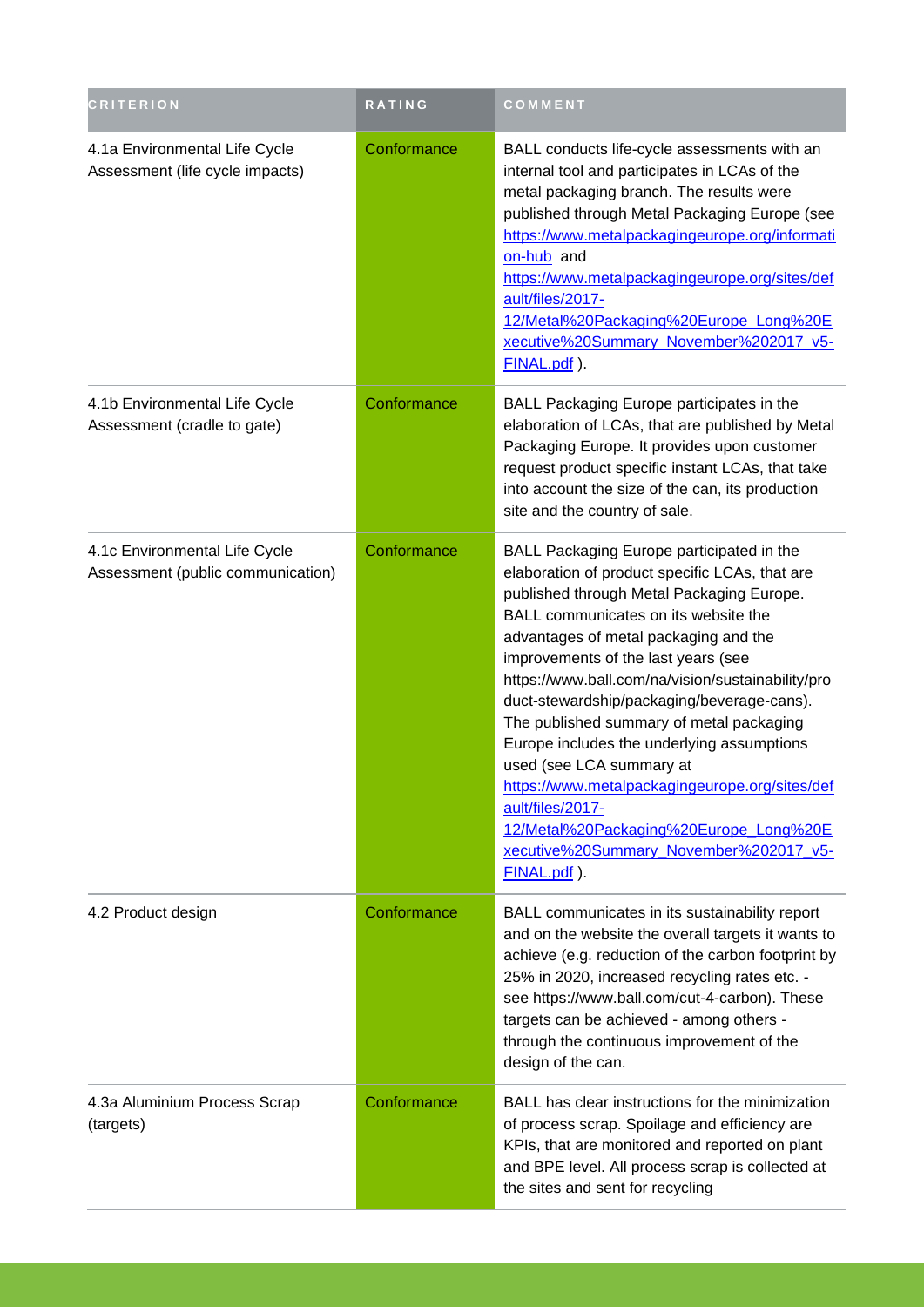| <b>CRITERION</b>                                                         | RATING         | COMMENT                                                                                                                                                                                                                                                                                                                                                                                                                                                                                                                                                     |
|--------------------------------------------------------------------------|----------------|-------------------------------------------------------------------------------------------------------------------------------------------------------------------------------------------------------------------------------------------------------------------------------------------------------------------------------------------------------------------------------------------------------------------------------------------------------------------------------------------------------------------------------------------------------------|
| 4.3b Aluminium Process Scrap (alloy<br>separation)                       | Conformance    | All process scrap is collected separately in blank<br>aluminium and lacquered aluminium,<br>compressed and sent for recycling.                                                                                                                                                                                                                                                                                                                                                                                                                              |
| 4.4a Collection and recycling of<br>products at end-of-life (strategy)   | Conformance    | Recycling is an important contribution to reduce<br>the environmental impact of aluminium. While<br>legal requirements define the framework for<br>recycling, BALL sets and supports many<br>activities to improve the recycling rate from<br>currently 74% in Europe to 100% by 2030. This<br>includes awareness raising among consumers,<br>cooperation with Metal Packaging Europe and<br>European Aluminium and the cooperation with<br>local authorities in the countries of operation to<br>elaborate road maps for national recycling<br>strategies. |
| 4.4b Collection and recycling of<br>products at end-of-life (engagement) | Conformance    | BALL works together with MPE and European<br>Aluminium on a roadmap to increase recycling<br>rates in Europe from currently 74% to 100%.<br>Many activities are set on local level to increase<br>recycling rates (e.g. awareness raising, inclusion<br>of informal sector etc.)                                                                                                                                                                                                                                                                            |
| PRINCIPLE 5 GREENHOUSE GAS EMISSIONS                                     |                |                                                                                                                                                                                                                                                                                                                                                                                                                                                                                                                                                             |
| 5.1 Disclosure of GHG emissions and<br>energy use                        | Conformance    | BALL reports its global energy use and GHG<br>emissions by source (scope 1, scope 2, scope<br>3) for each of its global business units. For BPE,<br>the energy data is already available on the<br>website, while for greenhouse gas emission,<br>direct and indirect emissions are published but<br>they cannot yet be broken down on BPE level<br>(see https://www.ball.com/data-center and<br>https://www.ball.com/ghg-emissions)                                                                                                                        |
| 5.2 GHG emissions reductions                                             | Conformance    | BALL communicates its reduction targets in the<br>sustainability report and on the website<br>(https://www.ball.com/na/vision/sustainability/pro<br>duct-stewardship/packaging/beverage-cans/cut-<br>4-carbon and https://www.ball.com/ghg-<br>emissions). It commits to reduce the GHG<br>emissions per can by 25 % by 2030.                                                                                                                                                                                                                               |
| 5.3a Aluminium Smelting<br>(management system)                           | Not Applicable | This criterion is not applicable to the Entity's<br>Certification Scope.                                                                                                                                                                                                                                                                                                                                                                                                                                                                                    |
| 5.3b Aluminium Smelting (up to and<br>including 2020)                    | Not Applicable | This criterion is not applicable to the Entity's<br>Certification Scope.                                                                                                                                                                                                                                                                                                                                                                                                                                                                                    |
| 5.3c Aluminium Smelting (after 2020)                                     | Not Applicable | This criterion is not applicable to the Entity's<br>Certification Scope.                                                                                                                                                                                                                                                                                                                                                                                                                                                                                    |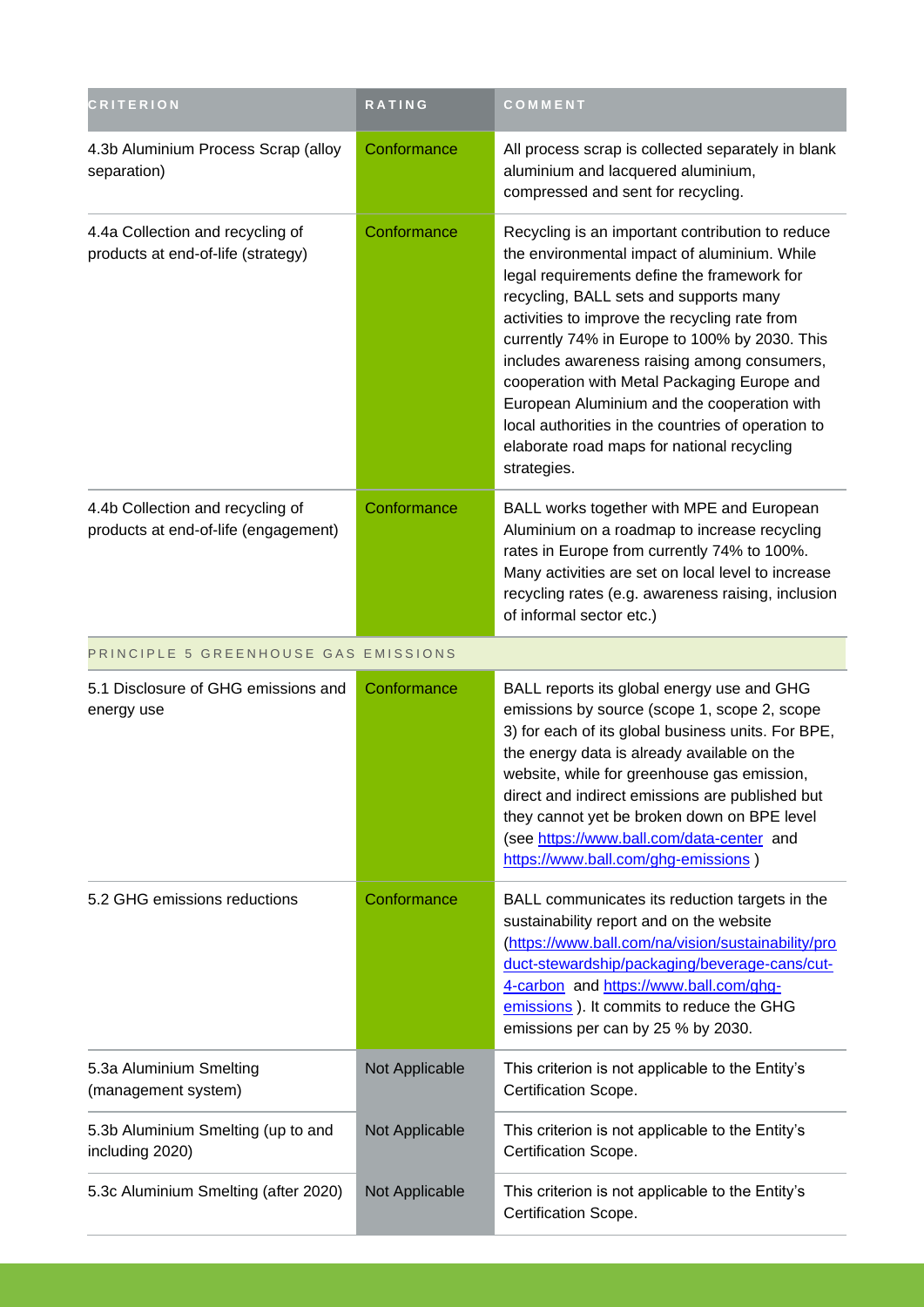| <b>CRITERION</b>                                                     | RATING      | COMMENT                                                                                                                                                                                                                                                                                                                                                                                                                                                                                                                               |  |
|----------------------------------------------------------------------|-------------|---------------------------------------------------------------------------------------------------------------------------------------------------------------------------------------------------------------------------------------------------------------------------------------------------------------------------------------------------------------------------------------------------------------------------------------------------------------------------------------------------------------------------------------|--|
| PRINCIPLE 6 EMISSIONS, EFFLUENTS AND WASTE                           |             |                                                                                                                                                                                                                                                                                                                                                                                                                                                                                                                                       |  |
| 6.1 Emissions to Air                                                 | Conformance | Data on the volatile organic compounds (VOCs),<br>the largest air emission sources, is collected and<br>reported on local level and compiled on BPE<br>level. All plants have filters and thermoxidizers,<br>all plant have to demonstrate compliance<br>through accurate monitoring and reporting - this<br>data is part of the daily monitoring. VOCs could<br>be reduced significantly in the last years, they<br>are reported in the bi-annual sustainability report<br>and on the website (https://www.ball.com/data-<br>center) |  |
| 6.2 Discharges to Water                                              | Conformance | BALL implemented on BPE level water<br>stewardship programs, to reduce the use of<br>water and the discharge to water. All BPE plants<br>are either certified against ISO 14.001 or in the<br>process for the ISO 14.001 certification in 2020.<br>Each plant needs to get local authority consent<br>to discharge to water and air and has to<br>demonstrate compliance through monitoring and<br>reporting. Information can be found at<br>https://www.ball.com/data-center and at<br>https://www.ball.com/water/                   |  |
| 6.3a Assessment and Management<br>of Spills and Leakage (assessment) | Conformance | Risks are evaluated on local level and included<br>in the emergency response planning.                                                                                                                                                                                                                                                                                                                                                                                                                                                |  |
| 6.3b Assessment and Management<br>of Spills and Leakage (management) | Conformance | Possible spills and leakage are defined in the<br>emergency response plan. Major spills and<br>leakages are handled and communicated by the<br>emergency response team.                                                                                                                                                                                                                                                                                                                                                               |  |
| 6.4a Reporting of Spills (immediate<br>disclosure)                   | Conformance | Spills are reported immediately within BPE.<br>Depending on the severity of the spill and in<br>compliance with local legislation, additional<br>steps are taken to inform potential affected<br>parties. Significant spills are communicated in<br>the sustainability report in the GRI Index to the<br>sustainability report (see<br>https://www.ball.com/Ball/media/Ball/Global/Dow<br>nloads/Ball-2018-GRI-Content-Index.pdf, GRI<br>306-3, p. 13), no significant spills occurred in the<br>last reporting period.               |  |
| 6.4b Reporting of Spills (regular<br>reporting)                      | Conformance | Spills are reported immediately within BPE.<br>Depending on the severity of the spill and in<br>compliance with local legislation, additional<br>steps are taken to inform potential affected<br>parties. Significant spills are communicated in<br>the sustainability report in the GRI Index to the                                                                                                                                                                                                                                 |  |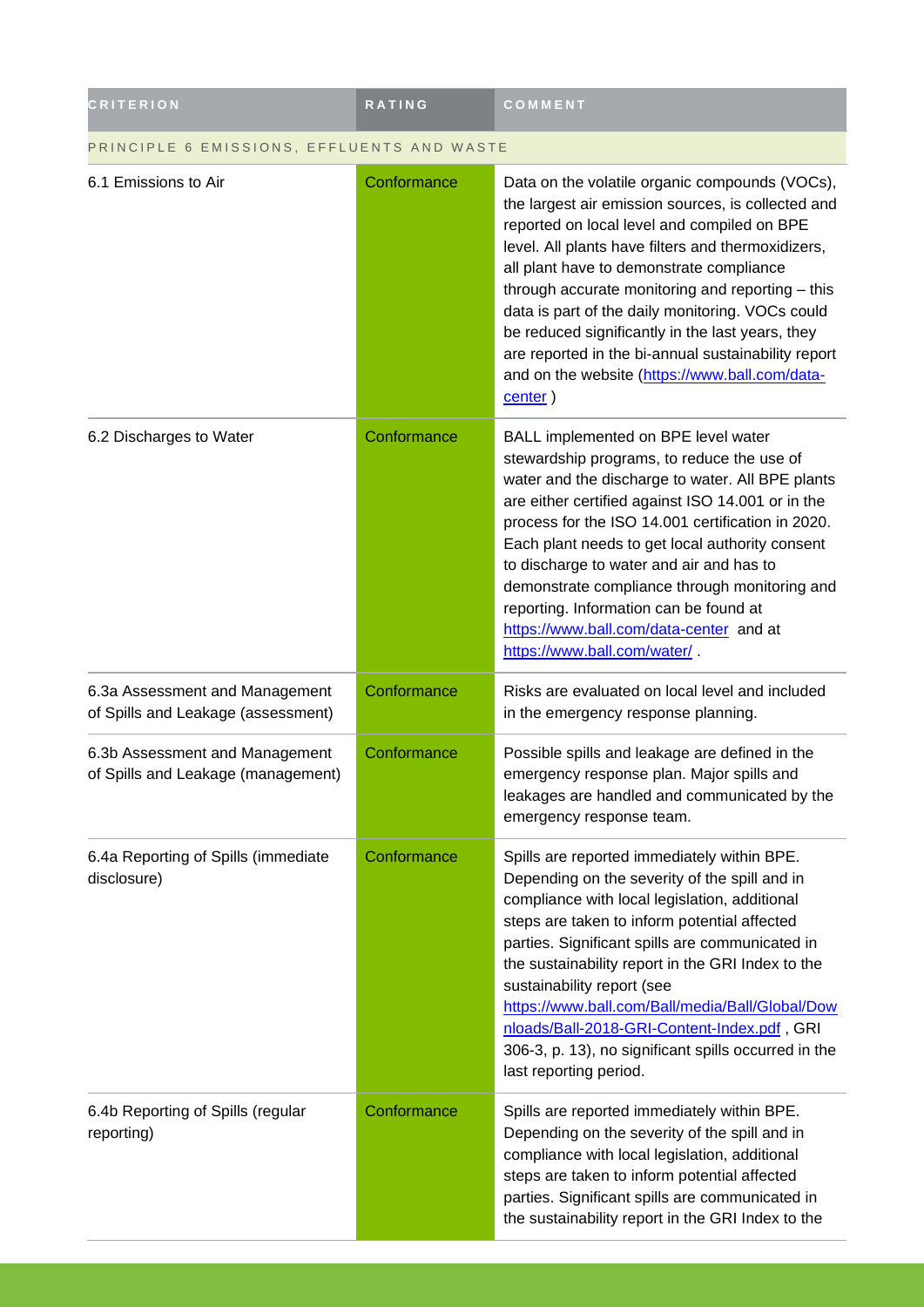| <b>CRITERION</b>                                          | RATING         | COMMENT                                                                                                                                                                                                                                                                                                                                                                                                                                                                                                                  |
|-----------------------------------------------------------|----------------|--------------------------------------------------------------------------------------------------------------------------------------------------------------------------------------------------------------------------------------------------------------------------------------------------------------------------------------------------------------------------------------------------------------------------------------------------------------------------------------------------------------------------|
|                                                           |                | sustainability report (see<br>https://www.ball.com/Ball/media/Ball/Global/Dow<br>nloads/Ball-2018-GRI-Content-Index.pdf, GRI<br>306-3, p. 13), no significant spills occurred in the<br>last reporting period.                                                                                                                                                                                                                                                                                                           |
| 6.5a Waste management and<br>reporting (strategy)         | Conformance    | BALL is committed to life cycle thinking and<br>aims towards 100% recycling rates of its<br>products. Following the Waste Mitigation<br>Hierarchy, BALL communicates its focus on<br>systematically reducing the amount of waste<br>generated, increasing recycling rates and<br>eliminating waste sent to landfills. BALL reports<br>about its achievements on the website<br>(https://www.ball.com/waste) and in the<br>sustainability report (BALL sustainability report<br>2018, p. 13).                             |
| 6.5b Waste management and<br>reporting (disclosure)       | Conformance    | BALL elaborated a waste policy, where it<br>defines its strategy (according to the waste<br>hierarchy) and the requirements for detailed<br>future reporting. Waste is managed on plant<br>level within the environmental management<br>systems. The amount of waste and the waste<br>disposal method are communicated as part of<br>the global sustainability reporting on the website<br>(see https://www.ball.com/data-center and<br>https://www.ball.com/na/vision/sustainability/ope<br>rational-excellence/waste). |
| 6.6a Bauxite Residue (storage<br>construction)            | Not Applicable | This criterion is not applicable to the Entity's<br>Certification Scope.                                                                                                                                                                                                                                                                                                                                                                                                                                                 |
| 6.6b Bauxite Residue (integrity<br>checks and controls)   | Not Applicable | This criterion is not applicable to the Entity's<br>Certification Scope.                                                                                                                                                                                                                                                                                                                                                                                                                                                 |
| 6.6c Bauxite Residue (water<br>discharge)                 | Not Applicable | This criterion is not applicable to the Entity's<br>Certification Scope.                                                                                                                                                                                                                                                                                                                                                                                                                                                 |
| 6.6d Bauxite Residue (marine and<br>aquatic environments) | Not Applicable | This criterion is not applicable to the Entity's<br>Certification Scope.                                                                                                                                                                                                                                                                                                                                                                                                                                                 |
| 6.6e Bauxite Residue (start of the art<br>technologies)   | Not Applicable | This criterion is not applicable to the Entity's<br>Certification Scope.                                                                                                                                                                                                                                                                                                                                                                                                                                                 |
| 6.6f Bauxite Residue (remediation)                        | Not Applicable | This criterion is not applicable to the Entity's<br>Certification Scope.                                                                                                                                                                                                                                                                                                                                                                                                                                                 |
| 6.7a Spent Pot Lining (SPL) (storage<br>and management)   | Not Applicable | This criterion is not applicable to the Entity's<br>Certification Scope.                                                                                                                                                                                                                                                                                                                                                                                                                                                 |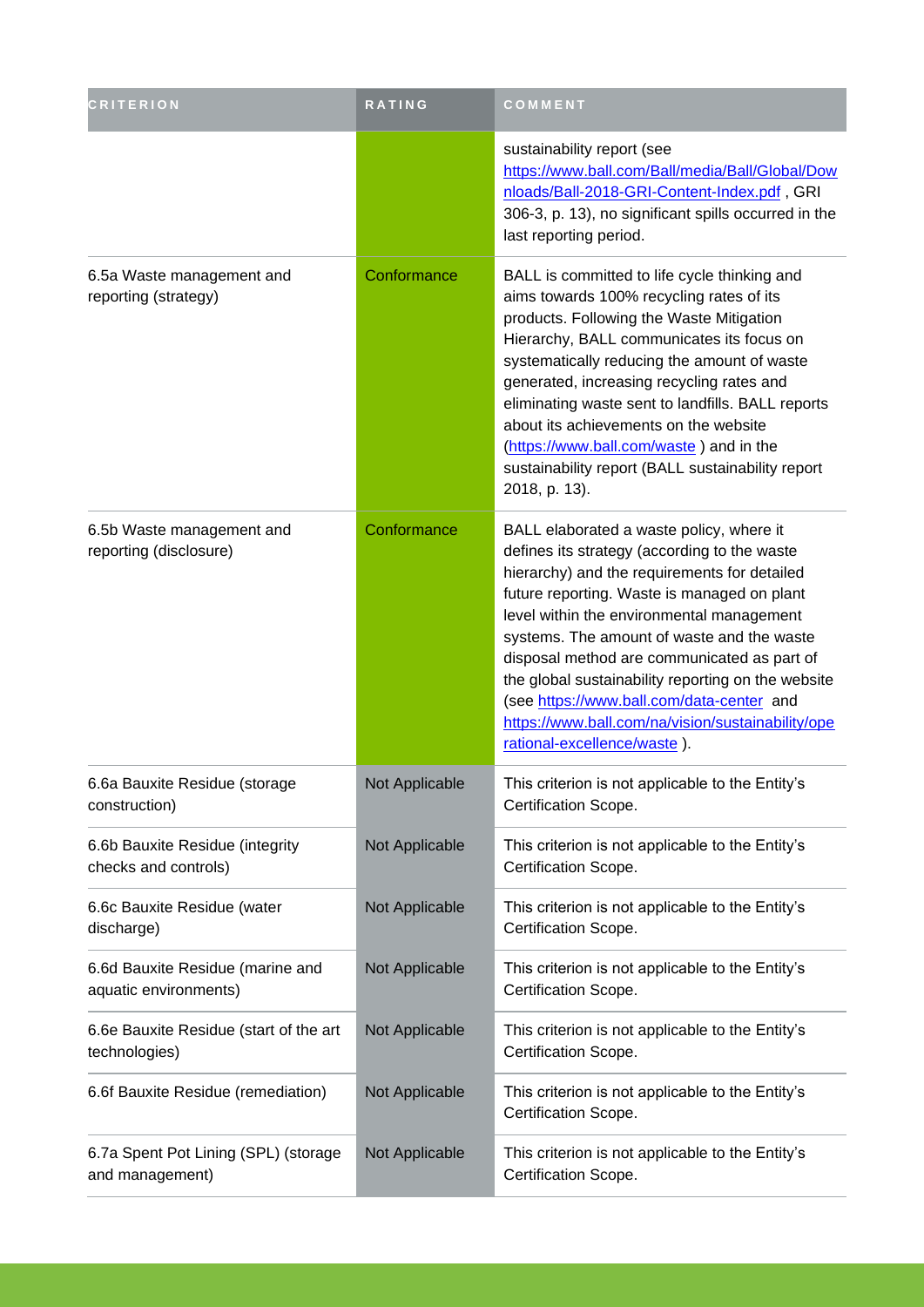| <b>CRITERION</b>                                                 | RATING         | COMMENT                                                                                                                                                                                                                                                                                                                                                                                                                                                                                                                                                                                                                                                                                  |
|------------------------------------------------------------------|----------------|------------------------------------------------------------------------------------------------------------------------------------------------------------------------------------------------------------------------------------------------------------------------------------------------------------------------------------------------------------------------------------------------------------------------------------------------------------------------------------------------------------------------------------------------------------------------------------------------------------------------------------------------------------------------------------------|
| 6.7b Spent Pot Lining (SPL)<br>(recovery and recycling)          | Not Applicable | This criterion is not applicable to the Entity's<br>Certification Scope.                                                                                                                                                                                                                                                                                                                                                                                                                                                                                                                                                                                                                 |
| 6.7c Spent Pot Lining (SPL)<br>(Untreated SPL)                   | Not Applicable | This criterion is not applicable to the Entity's<br>Certification Scope.                                                                                                                                                                                                                                                                                                                                                                                                                                                                                                                                                                                                                 |
| 6.7d Spent Pot Lining (SPL) (review<br>of alternatives)          | Not Applicable | This criterion is not applicable to the Entity's<br>Certification Scope.                                                                                                                                                                                                                                                                                                                                                                                                                                                                                                                                                                                                                 |
| 6.7e Spent Pot Lining (SPL) (marine<br>and aquatic environments) | Not Applicable | This criterion is not applicable to the Entity's<br>Certification Scope.                                                                                                                                                                                                                                                                                                                                                                                                                                                                                                                                                                                                                 |
| 6.8a Dross (recovery)                                            | Not Applicable | This criterion is not applicable to the Entity's<br>Certification Scope.                                                                                                                                                                                                                                                                                                                                                                                                                                                                                                                                                                                                                 |
| 6.8b Dross (recycling)                                           | Not Applicable | This criterion is not applicable to the Entity's<br>Certification Scope.                                                                                                                                                                                                                                                                                                                                                                                                                                                                                                                                                                                                                 |
| 6.8c Dross (review of alternatives)                              | Not Applicable | This criterion is not applicable to the Entity's<br>Certification Scope.                                                                                                                                                                                                                                                                                                                                                                                                                                                                                                                                                                                                                 |
| PRINCIPLE 7 WATER STEWARDSHIP                                    |                |                                                                                                                                                                                                                                                                                                                                                                                                                                                                                                                                                                                                                                                                                          |
| 7.1a Water assessment (mapping)                                  | Conformance    | Water consumption is monitored as KPI within<br>the environmental management system, the<br>consumption is reported on the website (see<br>https://www.ball.com/water ).                                                                                                                                                                                                                                                                                                                                                                                                                                                                                                                 |
| 7.1b Water assessment (risk<br>assessment)                       | Conformance    | BALL evaluates its sites since several years<br>against watershed stress areas in its area of<br>influence including any impacted sensitive water<br>bodies for withdrawal and for potential impacts<br>to water quality. Three tools are used to assess<br>this and make better water related decisions:<br>Global Water Tool, Aqueduct and the Water<br>Risk Monetizer. Water is an important factor for<br>BALL (e.g. for the washing of cans). All water<br>related issues are covered by the ISO 14.001<br>management systems at the plants. The plants<br>set since many years activities to reduce the<br>consumption of fresh water and therefore to<br>reduce the water stress. |
| 7.2a Water management<br>(management plans)                      | Conformance    | BALL defined clear and ambitious targets for the<br>reduction of water consumption. BPE tries to<br>reduce water use absolutely and per 1000 cans,<br>the water rate is improved and BALL tries to<br>develop in one European Plant a piloting system<br>for Zero Liquid Discharge. Water consumption is<br>a key performance indicator, that is reported on<br>the BALL website (see<br>https://www.ball.com/water/ and                                                                                                                                                                                                                                                                 |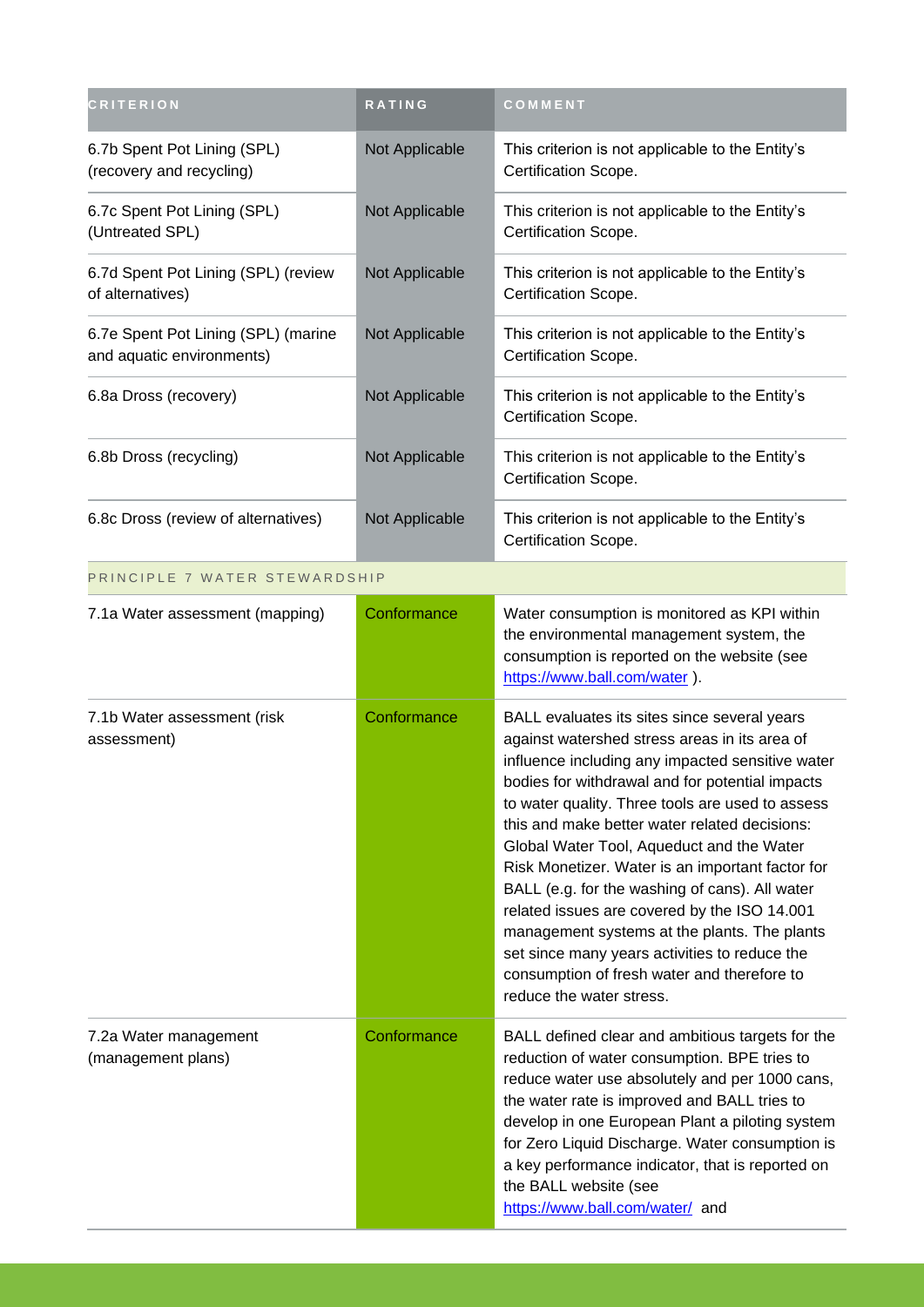| <b>CRITERION</b>                                            | RATING      | COMMENT                                                                                                                                                                                                                                                                                                                                                                                                                                                                                                                                                                                                                                                                                                                                                                                                                                                                                                                                                                                                          |
|-------------------------------------------------------------|-------------|------------------------------------------------------------------------------------------------------------------------------------------------------------------------------------------------------------------------------------------------------------------------------------------------------------------------------------------------------------------------------------------------------------------------------------------------------------------------------------------------------------------------------------------------------------------------------------------------------------------------------------------------------------------------------------------------------------------------------------------------------------------------------------------------------------------------------------------------------------------------------------------------------------------------------------------------------------------------------------------------------------------|
|                                                             |             | https://www.ball.com/data-center) and in the<br>BALL sustainability report 2018, p. 22 - 27).                                                                                                                                                                                                                                                                                                                                                                                                                                                                                                                                                                                                                                                                                                                                                                                                                                                                                                                    |
| 7.2b Water management (monitoring)                          | Conformance | Water consumption is a KPI, that is<br>communicated on the BALL website (see<br>https://www.ball.com/data-center and<br>https://www.ball.com/water /). The monitoring<br>shows the development of water consumption in<br>the last years, with an increase in the first years<br>and a decrease in the last three years. The<br>effectiveness of the plans and actions set is<br>reviewed at least annually.                                                                                                                                                                                                                                                                                                                                                                                                                                                                                                                                                                                                     |
| 7.3 Disclosure of water usage and<br>risks                  | Conformance | BALL communicates its overall targets in<br>improvement of water efficiency, the<br>achievements and the annual development on<br>the BALL website (see<br>https://www.ball.com/data-center).                                                                                                                                                                                                                                                                                                                                                                                                                                                                                                                                                                                                                                                                                                                                                                                                                    |
| PRINCIPLE 8 BIODIVERSITY                                    |             |                                                                                                                                                                                                                                                                                                                                                                                                                                                                                                                                                                                                                                                                                                                                                                                                                                                                                                                                                                                                                  |
| 8.1 Biodiversity assessment                                 | Conformance | An overall biodiversity assessment was<br>conducted for all BPE sites with the Integrated<br>Biodiversity Assessment Tool IBAT to<br>determine, whether any BPE plant is located in<br>a Key Biodiversity Area, a Protected Area<br>according to the IUCN management categories,<br>or a Protected Area according to Designation -<br>this is not the case for any plant. Biodiversity<br>assessments are part of the environmental<br>management system and were conducted at<br>several sites with checklists, in cooperation with<br>local authorities or local experts. The scope of<br>the assessment included the land surrounding<br>the Entity's sites in its area of influence including<br>any sensitive areas identified by the IBAT tool. A<br>biodiversity checklist exists and is now the basis<br>for biodiversity assessments at the sites and the<br>elaboration of local biodiversity plans, that aim<br>to improve the biodiversity at the site (e.g.<br>through the planting of trees etc.). |
| 8.2a Biodiversity management<br>(biodiversity action plans) | Conformance | An overall biodiversity assessment was<br>conducted with the Integrated Biodiversity<br>Assessment Tool IBAT and two additional tools.<br>The BPE sites started to conduct local<br>biodiversity assessments with a biodiversity<br>checklist (some under the participation of local<br>experts and local authorities) and to elaborate<br>biodiversity action plans with time bound targets                                                                                                                                                                                                                                                                                                                                                                                                                                                                                                                                                                                                                     |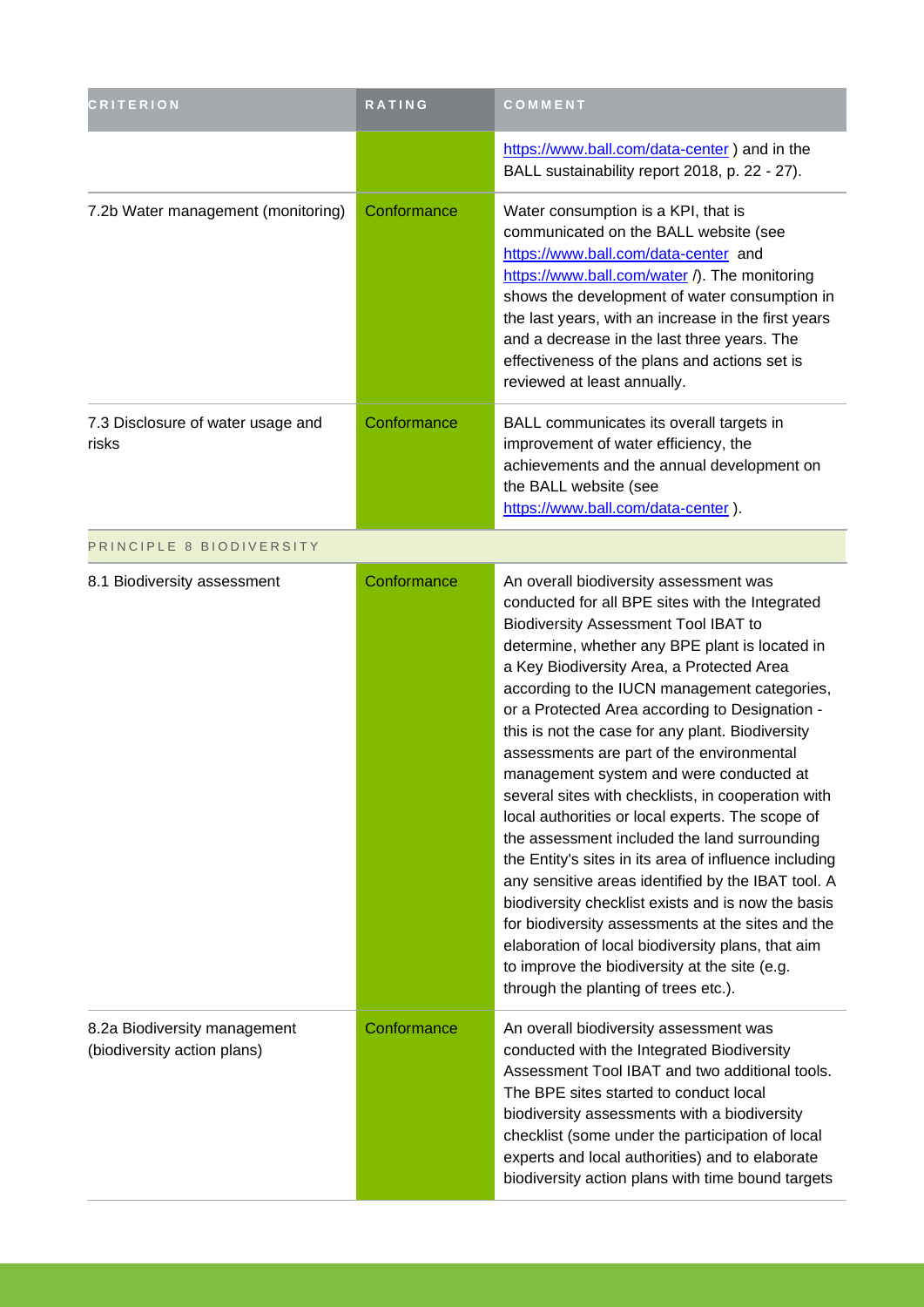| <b>CRITERION</b>                                                                          | RATING         | COMMENT                                                                                                                                                                                                                                                                                                                                                                                                                                                        |
|-------------------------------------------------------------------------------------------|----------------|----------------------------------------------------------------------------------------------------------------------------------------------------------------------------------------------------------------------------------------------------------------------------------------------------------------------------------------------------------------------------------------------------------------------------------------------------------------|
|                                                                                           |                | and responsibilities for the implementation of<br>these plans.                                                                                                                                                                                                                                                                                                                                                                                                 |
| 8.2b Biodiversity management<br>(consultation and mitigation<br>hierarchy)                | Conformance    | An overall biodiversity assessment was<br>conducted with the Integrated Biodiversity<br>Assessment Tool IBAT and two additional tools.<br>The BPE sites started to conduct local<br>biodiversity assessments with a biodiversity<br>checklist (some under the participation of local<br>experts and local authorities) and to elaborate<br>biodiversity action plans with time bound targets<br>and responsibilities for the implementation of<br>these plans. |
| 8.2c Biodiversity management<br>(reporting)                                               | Conformance    | At several sites, activities to improve the local<br>biodiversity were made. Some of them are<br>communicated locally, others at the BALL<br>website (see<br>https://www.ball.com/Ball/media/Ball/Global/Dow<br>nloads/Ball-2018-GRI-Content-Index.pdf, GRI<br>304, p. 11)                                                                                                                                                                                     |
| 8.3 Alien Species                                                                         | Conformance    | All sites are under pest monitoring programs,<br>aluminium coils are transported on pallets that<br>are either one-way pallets or used for transport<br>between the sites and the pallets for the finished<br>products are plastic pallets, wooden pallets that<br>were controlled or one-way pallets. The risk of<br>introduction of alien species is rated as very low.                                                                                      |
| 8.4a Commitment to "No Go" in<br>World Heritage properties<br>(exploration and new mines) | Not Applicable | This criterion is not applicable to the Entity's<br>Certification Scope.                                                                                                                                                                                                                                                                                                                                                                                       |
| 8.4b Commitment to "No Go" in<br>World Heritage properties (existing<br>operations)       | Not Applicable | This criterion is not applicable to the Entity's<br>Certification Scope.                                                                                                                                                                                                                                                                                                                                                                                       |
| 8.5a Mine rehabilitation (best<br>available techniques)                                   | Not Applicable | This criterion is not applicable to the Entity's<br>Certification Scope.                                                                                                                                                                                                                                                                                                                                                                                       |
| 8.5b Mine rehabilitation (financial<br>provisions)                                        | Not Applicable | This criterion is not applicable to the Entity's<br>Certification Scope.                                                                                                                                                                                                                                                                                                                                                                                       |
| PRINCIPLE 9 HUMAN RIGHTS                                                                  |                |                                                                                                                                                                                                                                                                                                                                                                                                                                                                |
| 9.1a Human Rights Due Diligence<br>(policy)                                               | Conformance    | BALL is committed to the requirements of the<br>Universal Declaration of Human Rights and the<br>International Labour Organization. It has internal<br>documents (e.g. a human rights policy, a<br>Business ethics code of conduct, the supplier<br>guiding principles etc.) and communicates its                                                                                                                                                              |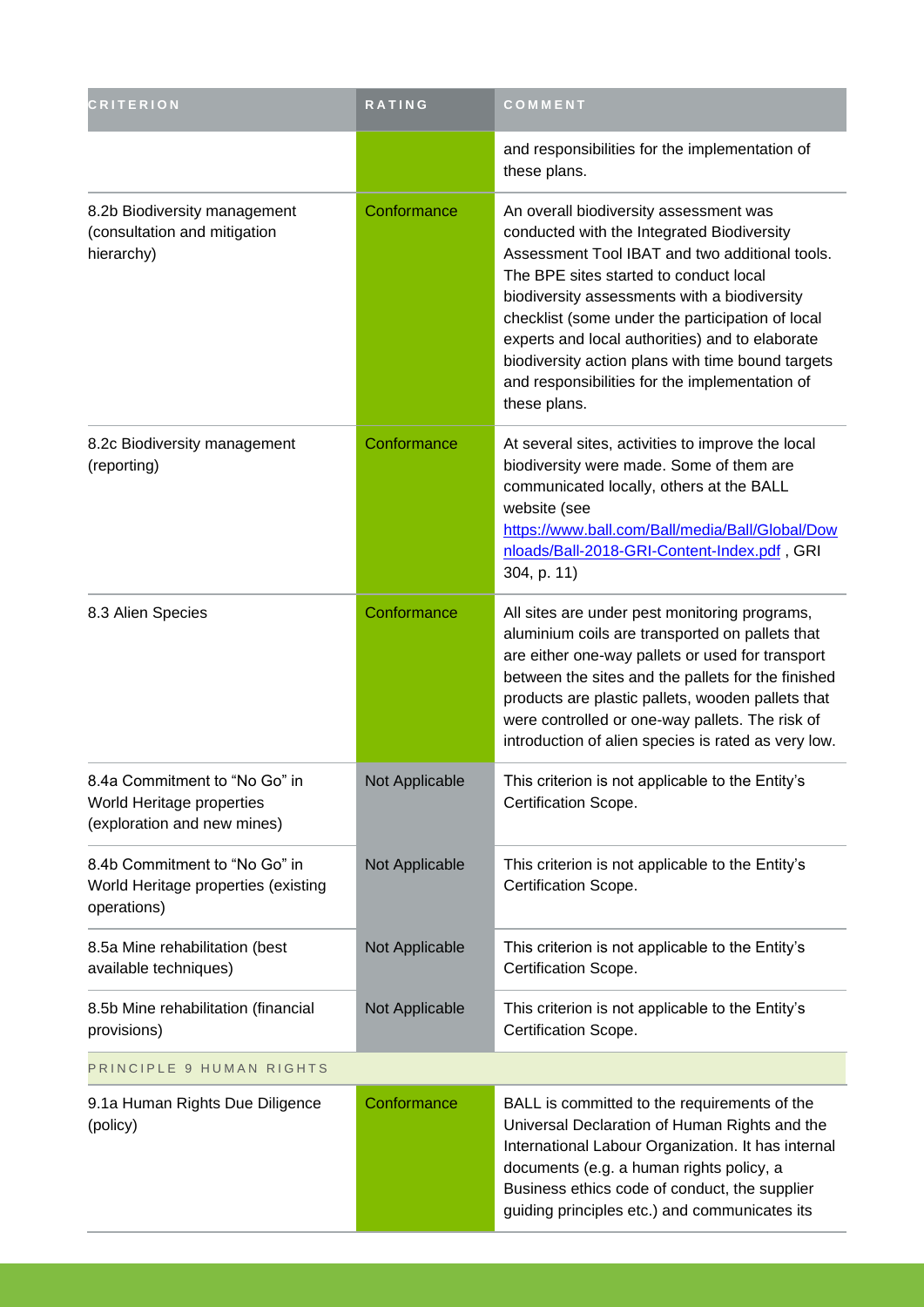| <b>CRITERION</b>                                 | RATING      | COMMENT                                                                                                                                                                                                                                                                                                                                                                                                                                                                                                                                                                                                                                                                                                                                                                                                                                                                                                                                                                                                                                                                                                             |
|--------------------------------------------------|-------------|---------------------------------------------------------------------------------------------------------------------------------------------------------------------------------------------------------------------------------------------------------------------------------------------------------------------------------------------------------------------------------------------------------------------------------------------------------------------------------------------------------------------------------------------------------------------------------------------------------------------------------------------------------------------------------------------------------------------------------------------------------------------------------------------------------------------------------------------------------------------------------------------------------------------------------------------------------------------------------------------------------------------------------------------------------------------------------------------------------------------|
|                                                  |             | commitment on the website (see e.g.<br>https://www.ball.com/na/vision/sustainability/our-<br>approach/priorities or<br>https://www.ball.com/na/additional-site-<br>content/special-pages/california-transparency-<br>act-and-uk-modern-slavery)                                                                                                                                                                                                                                                                                                                                                                                                                                                                                                                                                                                                                                                                                                                                                                                                                                                                     |
| 9.1b Human Rights Due Diligence<br>(process)     | Conformance | BALL has a Human Rights Due Diligence<br>Process with human rights policy, business<br>ethics code of conduct, supplier code of<br>conduct, modern slavery statement etc. BALL<br>seeks to avoid direct and indirect involvement in<br>human rights abuses. It identifies, where<br>adverse human rights impact from human<br>trafficking and Conflict Minerals may occur and<br>asks its suppliers to comply with the supplier<br>code of conduct and to sign the code. All sites<br>have SEDEX/SMETA audits conducted every 3<br>years. All suppliers are required to comply with<br>the BALL supplier code of conduct, main<br>suppliers have to be audited against<br>SEDEX/SMETA. An internal whistleblower<br>hotline exists, where actual or potential human<br>rights violations can be raised. Balls internal<br>audit teams check the compliance with the<br>human rights policy and all applicable<br>regulations. If any human rights violations would<br>be identified, action plans to mitigate these<br>negative impacts in the future and best practice<br>sharing across sites would be initiated. |
| 9.1c Human Rights Due Diligence<br>(remediation) | Conformance | BALL is committed to the implementation and<br>fulfillment of human rights and has policies,<br>procedures etc. to handle situations, that might<br>require remediation. Suppliers are expected to<br>demonstrate compliance with the Supplier<br>Guiding Principles. If a suppliers is not in<br>compliance, this may lead to corrective action<br>including the reconsideration of the commercial<br>relationship (see<br>https://www.ball.com/na/additional-site-<br>content/special-pages/california-transparency-<br>act-and-uk-modern-slavery ). Remediation in the<br>case of human rights violations is part of Ball's<br>human rights policy and related policies. Ball<br>states in its Human Rights Policy (see<br>https://www.ball.com/Ball/media/Ball/Global/Dow<br>nloads/Ball_Human_Rights_Policy_web.pdf),<br>that it acts in such a way, that none of its<br>operations knowingly contributes to human                                                                                                                                                                                             |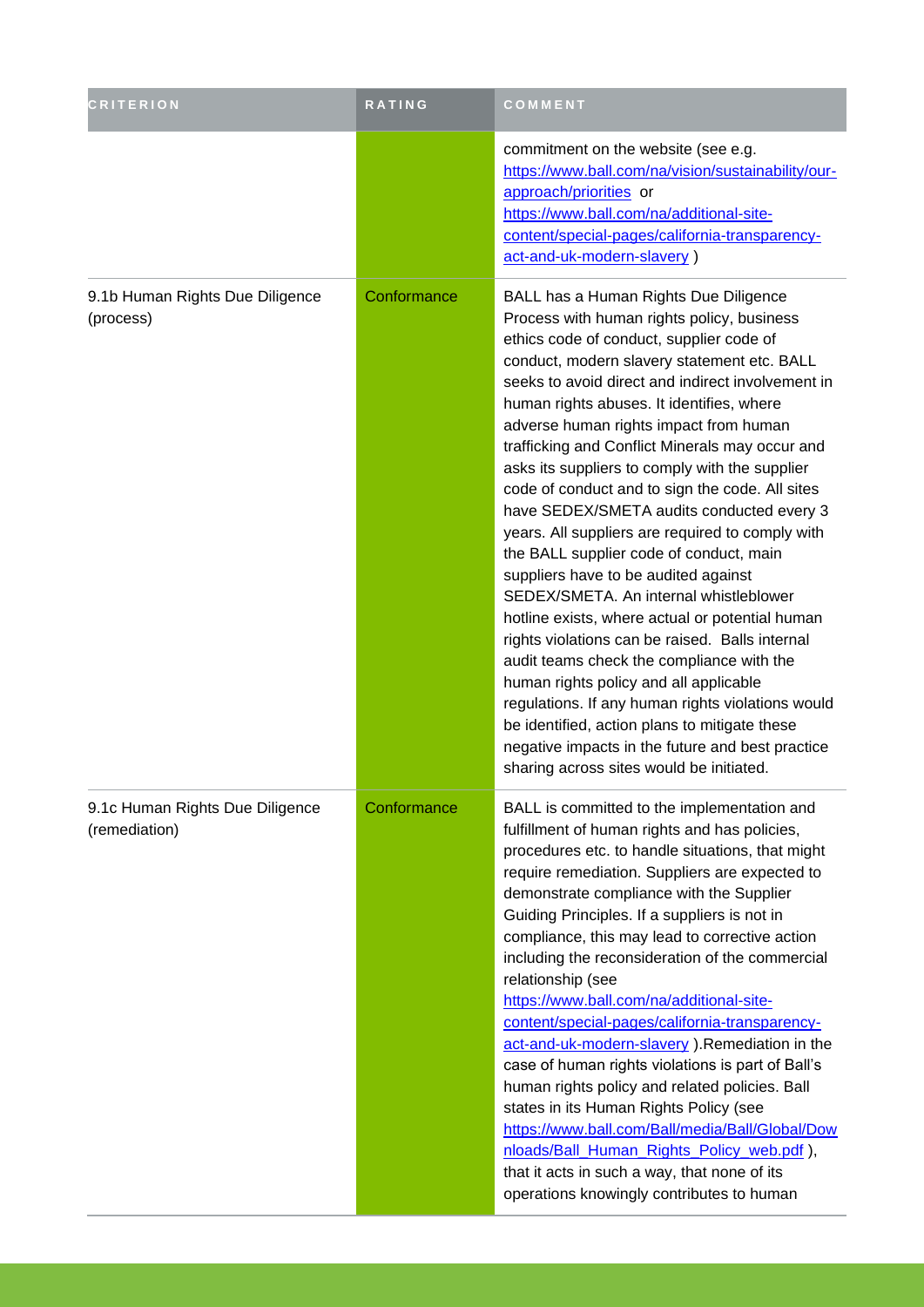| <b>CRITERION</b>                                 | RATING         | COMMENT                                                                                                                                                                                                                                                                                                                                                                                                                                                                                                                                                                                                                                                                    |
|--------------------------------------------------|----------------|----------------------------------------------------------------------------------------------------------------------------------------------------------------------------------------------------------------------------------------------------------------------------------------------------------------------------------------------------------------------------------------------------------------------------------------------------------------------------------------------------------------------------------------------------------------------------------------------------------------------------------------------------------------------------|
|                                                  |                | rights violations by others. Other policies like the<br>Workplace Policy, address remediation, too.                                                                                                                                                                                                                                                                                                                                                                                                                                                                                                                                                                        |
| 9.2 Women's Rights                               | Conformance    | BALL commits itself in internal and external<br>documents to the prohibition of discrimination<br>and harassment. It supports women in their<br>professional development and held in May 2019<br>the BALL European Women Leadership<br>conference and started with the establishment of<br>a regional women leader network.                                                                                                                                                                                                                                                                                                                                                |
| 9.3 Indigenous Peoples                           | Not Applicable | Not applicable, as production sites of BALL<br>Packaging Europe are not located on or near<br>lands, territories or resources of indigenous<br>people.                                                                                                                                                                                                                                                                                                                                                                                                                                                                                                                     |
| 9.4 Free, Prior, and Informed<br>Consent (FPIC)  | Not Applicable | Not applicable, as production sites of BALL<br>Packaging Europe are not located on or near<br>lands, territories or resources of indigenous<br>people.                                                                                                                                                                                                                                                                                                                                                                                                                                                                                                                     |
| 9.5 Cultural and sacred heritage                 | Not Applicable | Not applicable, as production sites of BALL<br>Packaging Europe are not located on or near<br>lands, territories or resources of indigenous<br>people.                                                                                                                                                                                                                                                                                                                                                                                                                                                                                                                     |
| 9.6a Resettlements (avoid or<br>minimise)        | Not Applicable | Not applicable, as since joining ASI, BALL has<br>not conducted or considered any<br>resettlements/activities resulting in physical<br>dislocations.                                                                                                                                                                                                                                                                                                                                                                                                                                                                                                                       |
| 9.6b Resettlements (where<br>unavoidable)        | Not Applicable | Not applicable, as since joining ASI, BALL has<br>not conducted or considered any<br>resettlements/activities resulting in physical<br>dislocations.                                                                                                                                                                                                                                                                                                                                                                                                                                                                                                                       |
| 9.7a Local Communities (rights and<br>interests) | Conformance    | BALL seeks to develop an understanding of the<br>cultures, customs and values that prevail in the<br>local communities by developing an inclusive<br>and open dialogue with the people affected by<br>the operations. In the case of extension or<br>building a new plant, both are heavily regulated<br>in the BPE sphere of influence and impact<br>assessments are carried out as part of the<br>planning process. BALL started developing a<br>corporate Land Rights policy based on FPIC<br>principles, to ensure that the rights of local<br>communities are respected (further information<br>at<br>https://www.ball.com/eu/vision/sustainability/co<br>mmunity and |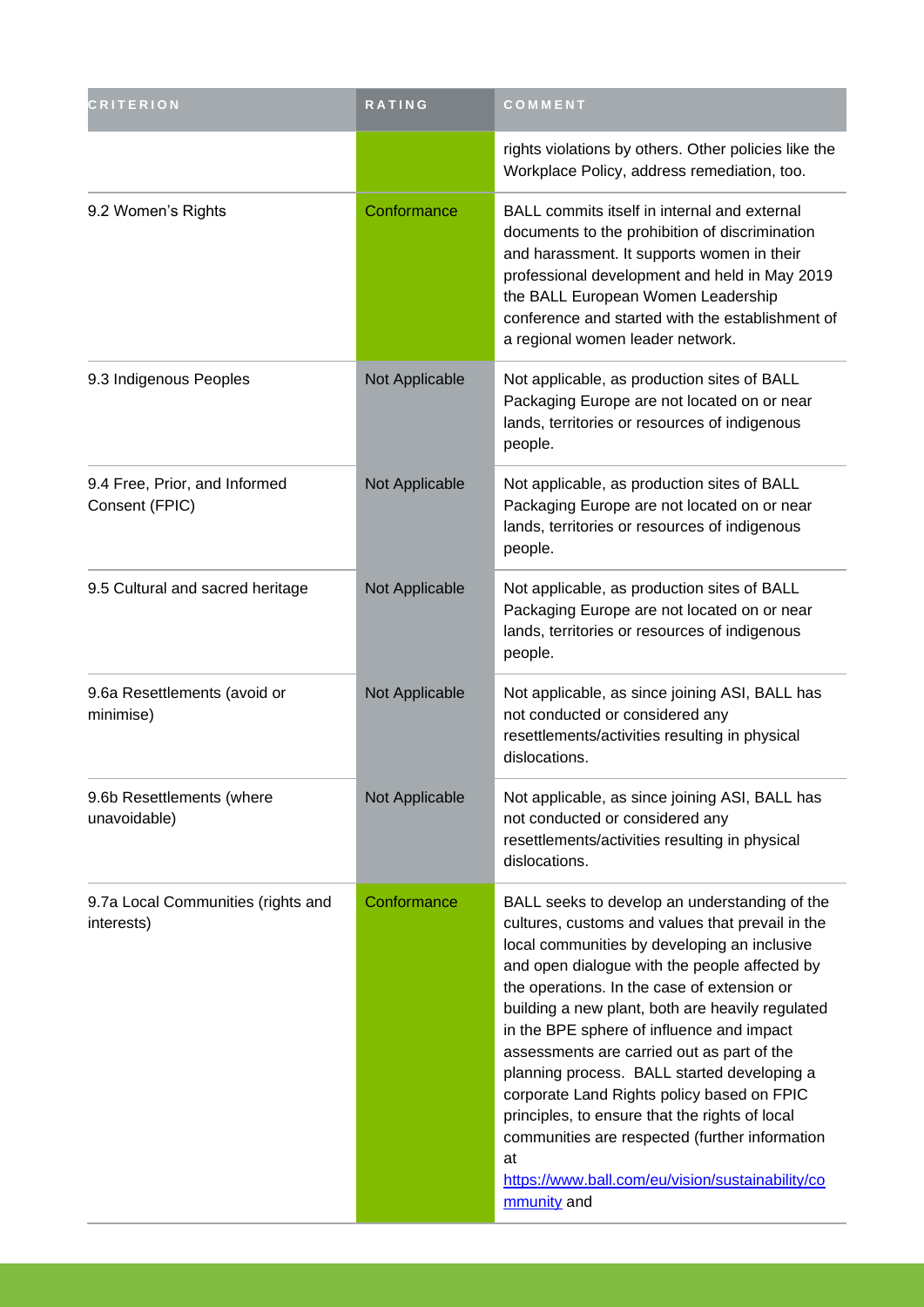| <b>CRITERION</b>                                                                               | <b>RATING</b> | COMMENT                                                                                                                                                                                                                                                                                                                                                                                                                                                                                                                                          |
|------------------------------------------------------------------------------------------------|---------------|--------------------------------------------------------------------------------------------------------------------------------------------------------------------------------------------------------------------------------------------------------------------------------------------------------------------------------------------------------------------------------------------------------------------------------------------------------------------------------------------------------------------------------------------------|
|                                                                                                |               | https://www.ball.com/eu/vision/sustainability/our-<br>approach/stakeholder-engagement).                                                                                                                                                                                                                                                                                                                                                                                                                                                          |
| 9.7b Local Communities (impacts)                                                               | Conformance   | BALL identified communities as an important<br>stakeholder group and maps their interests on<br>its website (see<br>https://www.ball.com/eu/vision/sustainability/co<br>mmunity and<br>https://www.ball.com/eu/vision/sustainability/our-<br>approach/stakeholder-engagement). The BPE<br>sites are in close relationship with local<br>communities and supports organizations,<br>programs and civic initiatives that advance<br>sustainable livelihoods.                                                                                       |
| 9.7c Local Communities (livelihoods)                                                           | Conformance   | BALL identified communities as an important<br>stakeholder group and maps their interests on<br>its website. Funding of local projects and<br>environmental protection are main interests,<br>identified for this stakeholder group. BALL<br>invests through the BALL Foundation, corporate<br>giving, employee giving and volunteerism into<br>the future of the communities (see<br>https://www.ball.com/eu/vision/sustainability/our-<br>approach/stakeholder-engagement and<br>https://www.ball.com/na/vision/sustainability/co<br>mmunity). |
| 9.8 Conflict-Affected and High-Risk<br>Areas                                                   | Conformance   | BALL commits itself not to source material from<br>conflicted areas and requests from its suppliers,<br>to comply with BALL's supplier guiding<br>principles and to sign certifications regarding<br>conflict minerals (see also<br>https://www.ball.com/na/vision/sustainability/pro<br>duct-stewardship/supply-chain/responsible-<br>sourcing-framework)                                                                                                                                                                                       |
| 9.9 Security practice                                                                          | Conformance   | BALL commits itself in its Human Rights Policy,<br>that the provision of security is consistent with<br>the laws of the relevant country and relevant<br>international standards and guidelines. Strict<br>regulations exist and depending on local<br>regulations and necessities, plant security is<br>either outsourced to specialized agencies (with<br>the relevant permits) or conducted with own<br>staff.                                                                                                                                |
| PRINCIPLE 10 LABOUR RIGHTS                                                                     |               |                                                                                                                                                                                                                                                                                                                                                                                                                                                                                                                                                  |
| 10.1a Freedom of Association and<br>Right to Collective Bargaining<br>(freedom of association) | Conformance   | BALL respects the freedom of association and<br>the employees' right to collective bargaining.<br>This is communicated in the Human Rights                                                                                                                                                                                                                                                                                                                                                                                                       |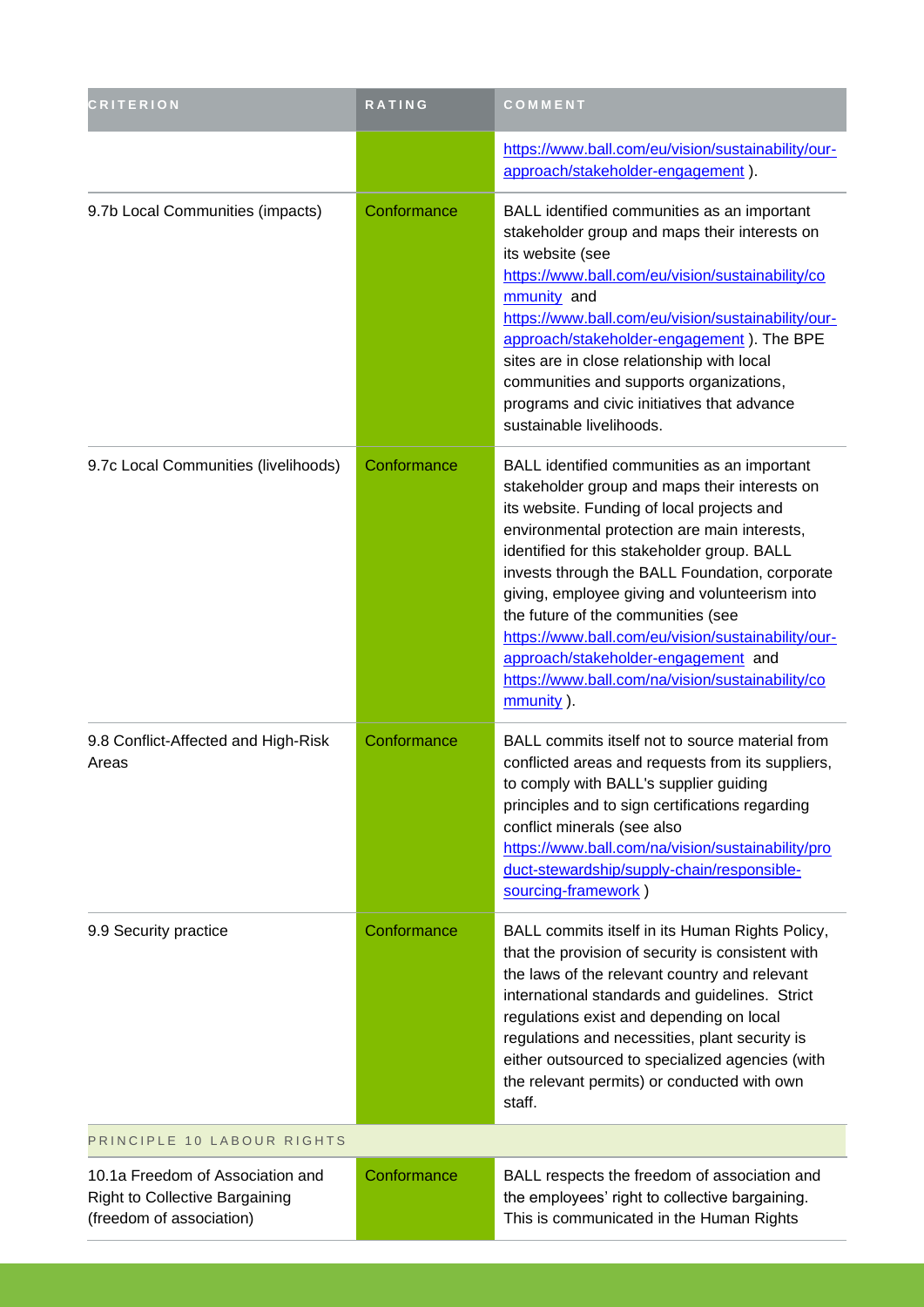| <b>CRITERION</b>                                                                                     | RATING         | COMMENT                                                                                                                                                                                                                                                                                                                                                                                                                                                                                                                                                                                                                                                                                                             |
|------------------------------------------------------------------------------------------------------|----------------|---------------------------------------------------------------------------------------------------------------------------------------------------------------------------------------------------------------------------------------------------------------------------------------------------------------------------------------------------------------------------------------------------------------------------------------------------------------------------------------------------------------------------------------------------------------------------------------------------------------------------------------------------------------------------------------------------------------------|
|                                                                                                      |                | Policy, on the website and in the supplier<br>guiding principles. All BPE production sites are<br>audited against SEDEX/SMETA to confirm<br>compliance with these requirements (for<br>additional information see<br>https://www.ball.com/na/vision/sustainability/tale<br>nt-management/human-rights).                                                                                                                                                                                                                                                                                                                                                                                                             |
| 10.1b Freedom of Association and<br><b>Right to Collective Bargaining</b><br>(collective bargaining) | Conformance    | BALL respects the freedom of association and<br>the employees' right to collective bargaining.<br>This is communicated in the Human Rights<br>Policy, on the website and in the supplier<br>guiding principles. All BPE sites are audited<br>against SEDEX/SMETA to confirm compliance<br>with these requirements (additional information<br>see<br>https://www.ball.com/na/vision/sustainability/tale<br>nt-management/human-rights).                                                                                                                                                                                                                                                                              |
| 10.1c Freedom of Association and<br><b>Right to Collective Bargaining</b><br>(alternative means)     | Not Applicable | Not applicable, as BALL Packaging Europe<br>does not operate in countries where freedom of<br>association or the right to collective bargaining<br>are restricted by law.                                                                                                                                                                                                                                                                                                                                                                                                                                                                                                                                           |
| 10.2a Child Labour (minimum age)                                                                     | Conformance    | BALL has a Child and Forced Labor Policy and<br>a Human Rights Policy. It adheres to all<br>regulations and laws related to child labor laws<br>and forced or compulsory labor and does not<br>employ individuals under the age of 18 in a<br>manufacturing environment, or in any other<br>hazardous working environment. Where national<br>apprenticeship programs exist, young persons<br>under the age of 18 might be employed within<br>these programs, but no person under the age of<br>16 is employed in any plant. BALL requests from<br>its suppliers not to employ anyone under the<br>legal working age (see also<br>https://www.ball.com/na/vision/sustainability/tale<br>nt-management/human-rights). |
| 10.2b Child Labour (hazardous)                                                                       | Conformance    | BALL has a Child and Forced Labor Policy and<br>a Human Rights Policy. It does not employ<br>individuals under the age of 18 in a<br>manufacturing environment or in any other<br>hazardous working environment. Where national<br>apprenticeship programs exist, young persons<br>under the age of 18 might be employed within<br>these programs, but no person under the age of<br>16 is employed in any plant. BALL requests from<br>its suppliers not to employ anyone under the<br>legal working age (see also                                                                                                                                                                                                 |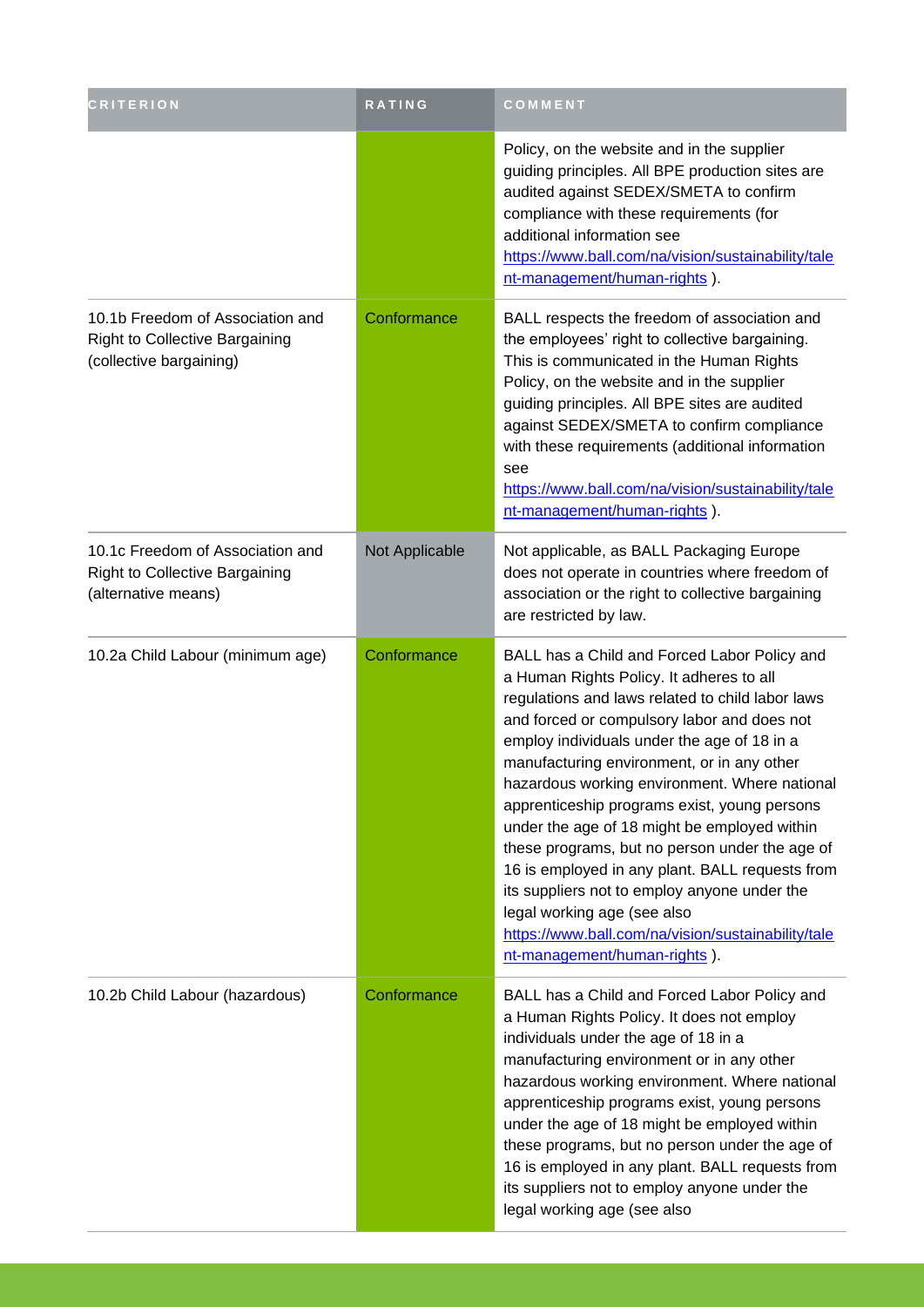| <b>CRITERION</b>                                  | RATING      | COMMENT                                                                                                                                                                                                                                                                                                                                                                                                                                                                                                                   |
|---------------------------------------------------|-------------|---------------------------------------------------------------------------------------------------------------------------------------------------------------------------------------------------------------------------------------------------------------------------------------------------------------------------------------------------------------------------------------------------------------------------------------------------------------------------------------------------------------------------|
|                                                   |             | https://www.ball.com/na/vision/sustainability/tale<br>nt-management/human-rights).                                                                                                                                                                                                                                                                                                                                                                                                                                        |
| 10.2c Child Labour (worst forms)                  | Conformance | BALL has a zero tolerance policy according<br>child labour and expects from its suppliers the<br>same. Several policies, audits and control<br>instruments exist to provide freedom of child<br>labour (see<br>https://www.ball.com/na/vision/sustainability/tale<br>nt-management/human-rights)                                                                                                                                                                                                                          |
| 10.3a Forced Labour (human<br>trafficking)        | Conformance | BALL has a zero tolerance policy to forced<br>labour and articulates the same expectations<br>within its supply chain. The human rights policy<br>prohibits child labor, forced or compulsory labor,<br>servitude, slavery and human trafficking and to<br>show its compliance, BPE presents an annual<br>Slavery and Human Trafficking Statement based<br>on the UK Modern Slavery Act (see<br>https://www.ball.com/na/additional-site-<br>content/special-pages/california-transparency-<br>act-and-uk-modern-slavery). |
| 10.3b Forced Labour (deposits, fees,<br>advances) | Conformance | BALL is not involved in forced labour, neither<br>direct nor through labour agencies. Neither<br>deposits nor security payments are required.<br>BALL publishes a human trafficking and slavery<br>statement (see<br>https://www.ball.com/na/additional-site-<br>content/special-pages/california-transparency-<br>act-and-uk-modern-slavery)                                                                                                                                                                             |
| 10.3c Forced Labour (migrant<br>workers)          | Conformance | BALL is not involved in forced labour, neither<br>direct nor through labour agencies. BALL<br>publishes a human trafficking and slavery<br>statement (see<br>https://www.ball.com/na/additional-site-<br>content/special-pages/california-transparency-<br>act-and-uk-modern-slavery)                                                                                                                                                                                                                                     |
| 10.3d Forced Labour (debt bondage)                | Conformance | BALL is not involved in forced labour, neither<br>direct nor through labour agencies. Neither<br>deposits nor security payments are required, nor<br>is any form of debt bondage permitted. BALL<br>publishes a human trafficking and slavery<br>statement (see<br>https://www.ball.com/na/additional-site-<br>content/special-pages/california-transparency-<br>act-and-uk-modern-slavery)                                                                                                                               |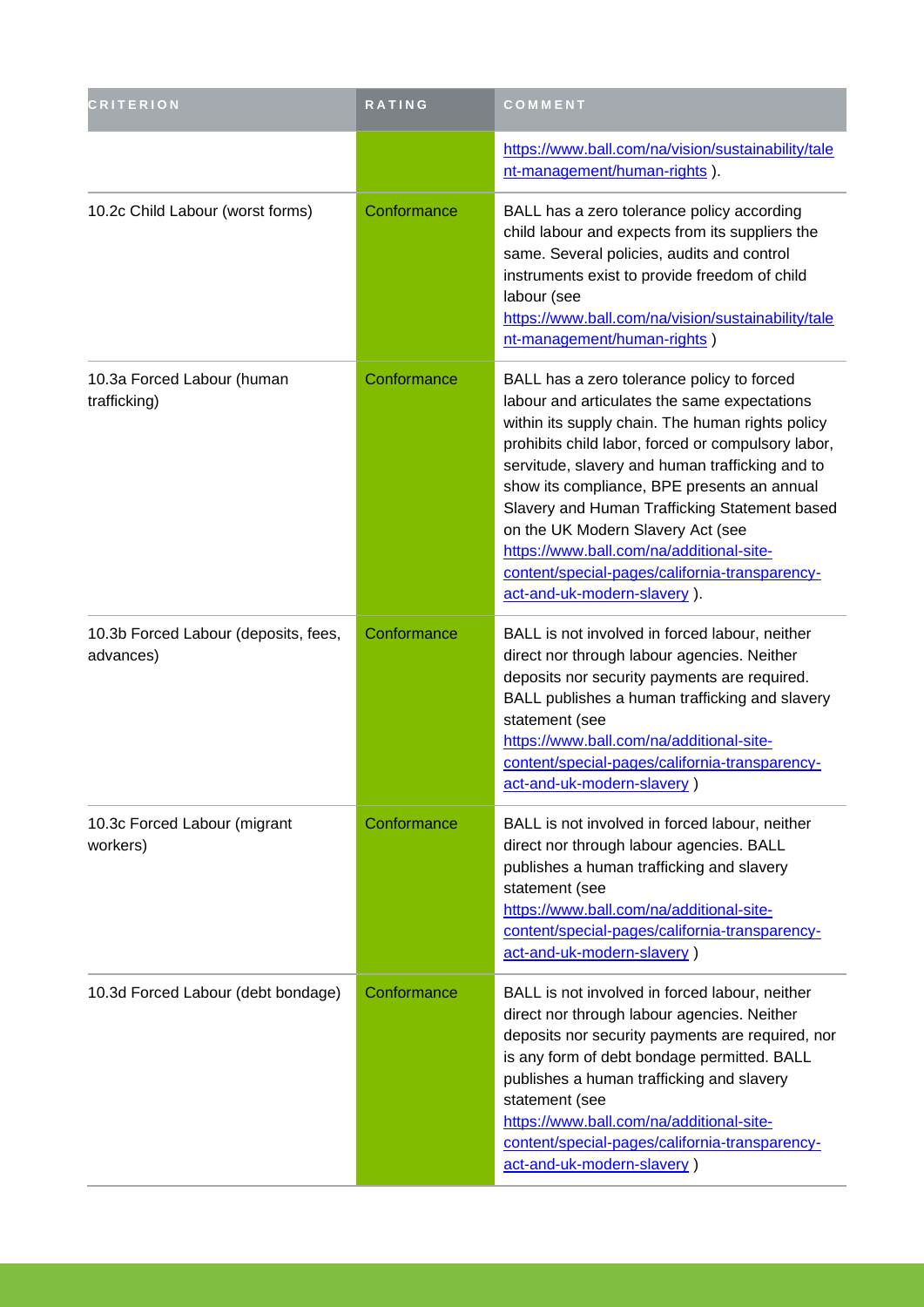| <b>CRITERION</b>                                                             | RATING      | COMMENT                                                                                                                                                                                                                                                                                                                                                                                                                                                                                                              |
|------------------------------------------------------------------------------|-------------|----------------------------------------------------------------------------------------------------------------------------------------------------------------------------------------------------------------------------------------------------------------------------------------------------------------------------------------------------------------------------------------------------------------------------------------------------------------------------------------------------------------------|
| 10.3e Forced Labour (freedom of<br>movement)                                 | Conformance | BALL is not involved in forced labour. It does not<br>allow any unreasonable restriction of the<br>freedom of the workers movement at the<br>workplace. BALL publishes a human trafficking<br>and slavery statement (see<br>https://www.ball.com/na/additional-site-<br>content/special-pages/california-transparency-<br>act-and-uk-modern-slavery)                                                                                                                                                                 |
| 10.3f Forced Labour (retention of<br>identity papers, permits, certificates) | Conformance | BALL is not involved in forced labour. It does not<br>retain any original documents. BALL publishes a<br>human trafficking and slavery statement (see<br>https://www.ball.com/na/additional-site-<br>content/special-pages/california-transparency-<br>act-and-uk-modern-slavery)                                                                                                                                                                                                                                    |
| 10.3g Forced Labour (freedom to<br>terminate employment)                     | Conformance | BALL is not involved in forced labour. The time<br>for announced termination of the working<br>contract is regulated by local law in the countries<br>of operation. BALL publishes a human trafficking<br>and slavery statement (see<br>https://www.ball.com/na/additional-site-<br>content/special-pages/california-transparency-<br>act-and-uk-modern-slavery)                                                                                                                                                     |
| 10.4 Non-Discrimination                                                      | Conformance | BALL is committed to attract and retaining a<br>talented, collaborative and diverse workforce. It<br>does not tolerate any form of discrimination and<br>harassment in the workplace and communicates<br>its approach through the code of conduct, on the<br>website etc. BALL provides a global compliance<br>hotline to report any breaches of its code. The<br>production sites are audited against<br>SEDEX/SMETA.                                                                                               |
| 10.5 Communication and<br>engagement                                         | Conformance | Direct communication channels between<br>workers, their representatives and management<br>exist at all BALL plants. BALL holds on<br>European level once a year the Ball Employee<br>Communication Forum (BECF), where<br>representatives from all BALL plants come<br>together and discuss work related issues with<br>management. A compliance hotline exists,<br>where employees can report any issues. This<br>hotline is communicated internally and externally<br>(e.g. through the business code of conduct). |
| 10.6 Disciplinary practices                                                  | Conformance | BALL communicates in its business code of<br>conduct, that it does not tolerate any form of<br>harassment. It regulates in policies and<br>procedures, how to deal with any incidents.                                                                                                                                                                                                                                                                                                                               |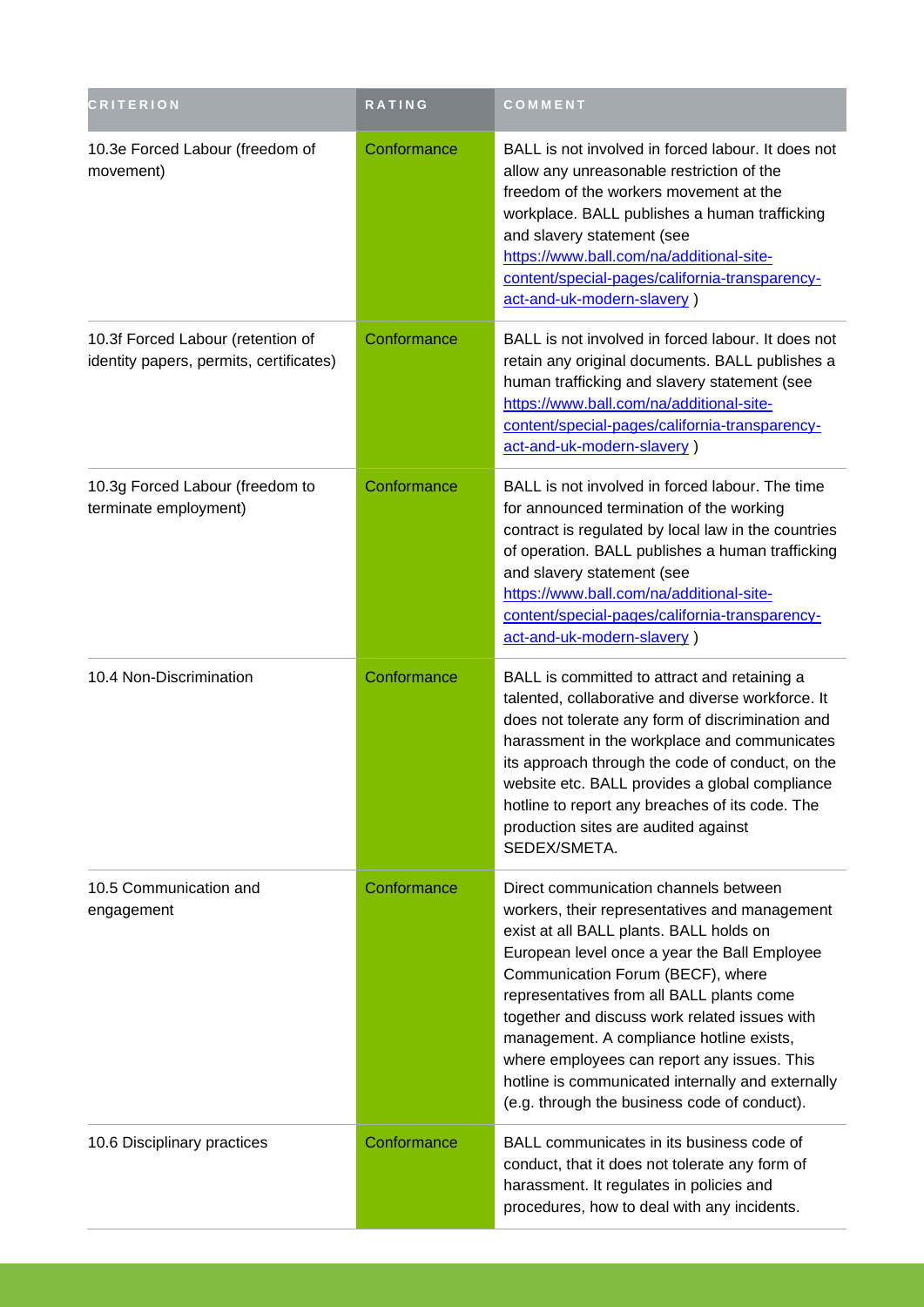| <b>CRITERION</b>                                                                | RATING      | COMMENT                                                                                                                                                                                                                                                                                                                                                                                                                                                                                                                                                                                                |
|---------------------------------------------------------------------------------|-------------|--------------------------------------------------------------------------------------------------------------------------------------------------------------------------------------------------------------------------------------------------------------------------------------------------------------------------------------------------------------------------------------------------------------------------------------------------------------------------------------------------------------------------------------------------------------------------------------------------------|
|                                                                                 |             | Disciplinary measures are regulated by law.<br>BALL provides a compliance hotline to report<br>any issues.                                                                                                                                                                                                                                                                                                                                                                                                                                                                                             |
| 10.7a Remuneration (living wage)                                                | Conformance | BALL communicates on its website, that it<br>provides generous, market competitive reward<br>programs. The minimum wages in the plants are<br>above minimum wage levels required by law,<br>the conformance is checked as part of the<br>SMETA audits. In addition to the wages, the<br>plants provide additional financial and non-<br>financial benefits for the employees. BALL<br>requires from its suppliers to compensate their<br>employees in compliance with all applicable<br>laws.                                                                                                          |
| 10.7b Remuneration (method of<br>payment)                                       | Conformance | All payments are documented and submitted on<br>time to the employees' bank accounts on time.                                                                                                                                                                                                                                                                                                                                                                                                                                                                                                          |
| 10.8 Working Time                                                               | Conformance | BALL communicates in its Business Code of<br>Conduct, that it provides among other things<br>reasonable working hours and fair wages in<br>compliance with local laws and expects the<br>same from its suppliers. Working hours are<br>recorded electronically, local HR and worker<br>representatives ensure, that local laws and<br>agreements are adhered to.                                                                                                                                                                                                                                       |
| PRINCIPLE 11 OCCUPATIONAL HEALTH AND SAFETY                                     |             |                                                                                                                                                                                                                                                                                                                                                                                                                                                                                                                                                                                                        |
| 11.1a Occupational Health and<br>Safety (OH&S) Policy (policy)                  | Conformance | BALL is committed to a safe working<br>environment and sets continuous and pro-active<br>efforts to provide a safe working environment.<br>Its strategy is based on the international<br>Occupational Health and Safety Management<br>System OHSAS 18.001 (resp. ISO 45.001).<br>BALL strives to be a leader among can<br>manufacturers and in the manufacturing industry<br>with extremely low incident rates (0,88 in 2018<br>compared to 3,6 resp. 3,9 in the industry).<br>Further information can be found on<br>https://www.ball.com/na/vision/sustainability/ope<br>rational-excellence/safety. |
| 11.1b Occupational Health and<br>Safety (OH&S) Policy (workers and<br>visitors) | Conformance | BALLs health & safety policy is applied to<br>workers and visitors. Instruments and<br>institutions are implemented as foreseen by<br>local law (H&S committee, workplace risk<br>assessment etc.) or by BALL internal<br>instructions. Many activities are set (e.g. best<br>behavior practice, safety culture etc.) to reduce                                                                                                                                                                                                                                                                        |